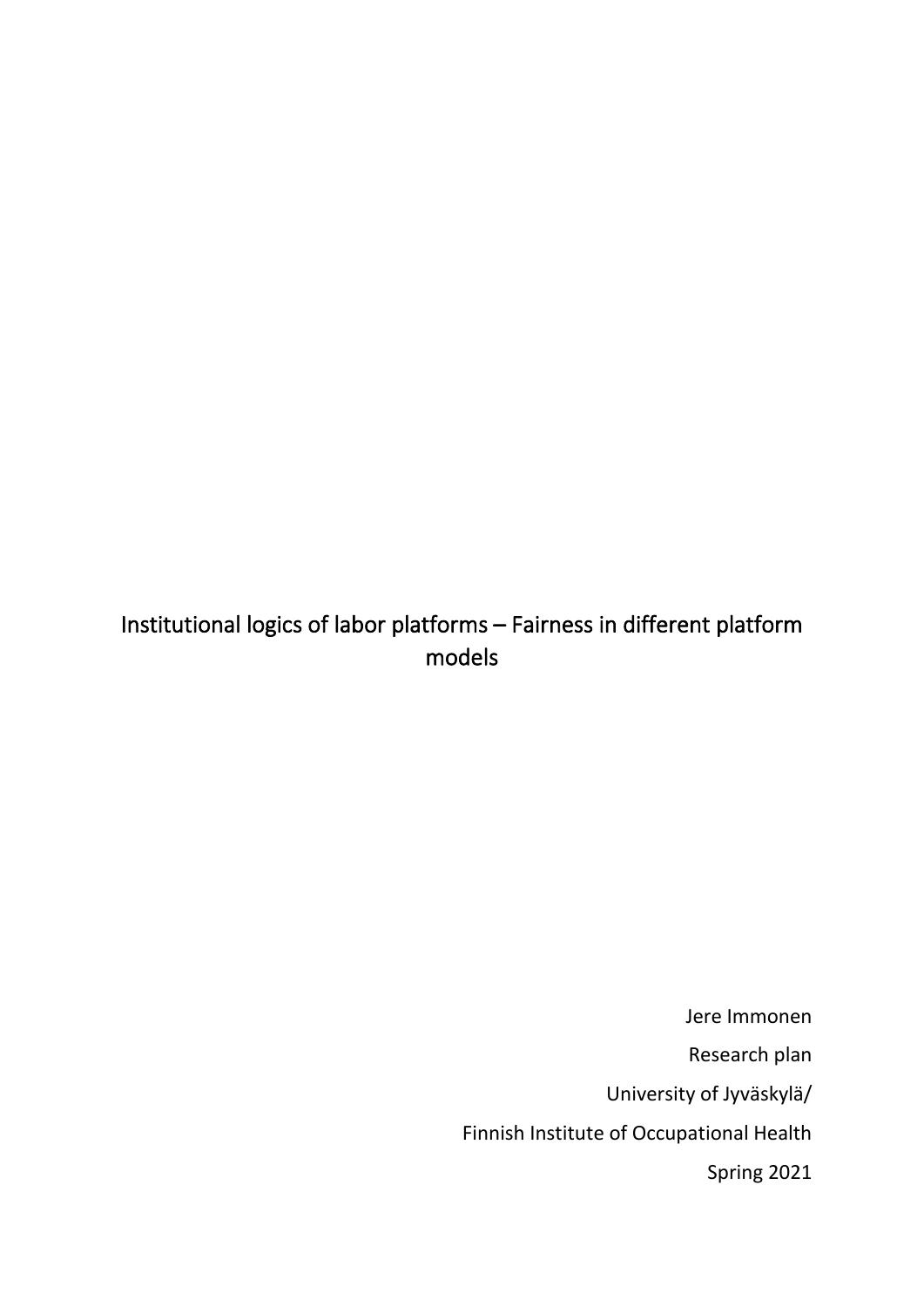## Content

### <span id="page-1-0"></span>Introduction

The information and communications technology revolution of the early 1990s led to the ongoing digitalization of societies. In the 2010s, digital platforms have gradually spread to almost all sectors of the economy and created new forms of economic activities (ILO 2021). These platforms serve as mediators of products and services. In my dissertation, I will focus on platforms whose main mediated service is labor. I will examine digital platforms that serve as mediators and organizers of work tasks, creating new forms of work and work life activity. These digitally organized forms of work are called platform work.

Although certain aspects of this topic have gained public attention, in many respects, the phenomenon remains unstudied. Platform work still lacks established concepts, as it is difficult to unequivocally define it and all that it covers. Locally operating transportation sector companies such as Uber and Foodora are usually associated with platform work. Although they represent significant new forms of digitally organized work, they are only the tip of the iceberg in terms of all work-mediating platform companies and the forms of work that they convey.

My dissertation will contribute to the research on platform work, especially labor platforms and their operational logics. Platform work and labor platforms have mostly been studied in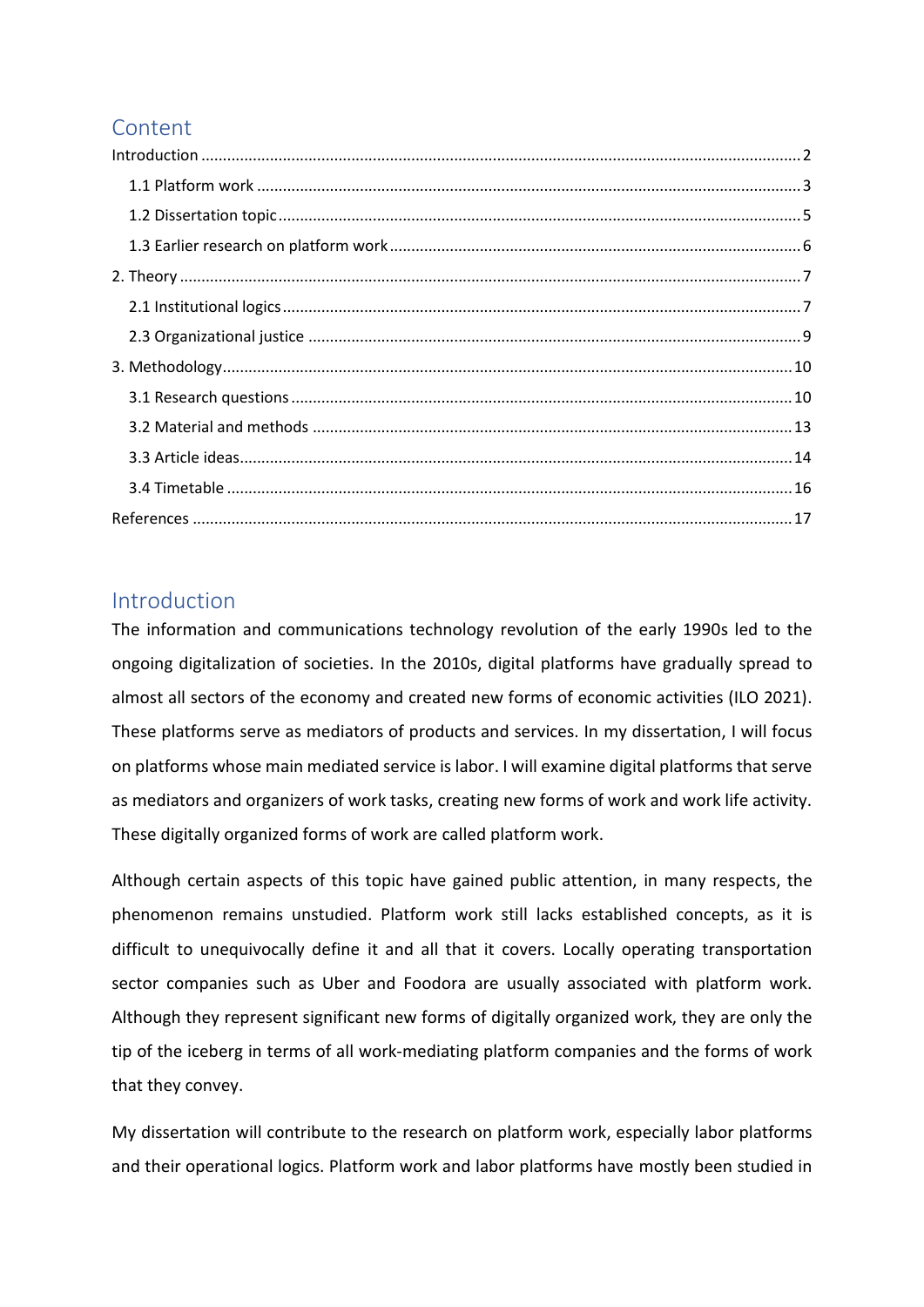international contexts. We know very little about platform companies and platform work in Finland. We know that platforms change the ways in which work and tasks are organized and shared, but we do not know exactly how different platforms do this. A pursuit for fairness lies behind the questioning of certain types of platform work, but we have no full understanding of what fairness really means in platform work. Does it differ in different platforms? What other things affect perceived fairness in platform work?

### <span id="page-2-0"></span>1.1 Platform work

Digitalization has significantly shaped organizations' structures and service models in the 21st century (Leiponen & Kotiranta 2019). New service models are often based on digital platforms. The Organisation for Economic Co-operation and Development (OECD) (2019) defines digital platforms as digital services that facilitate interaction between two or more distinct but interdependent sets of users, who interact through the service via the internet. Platforms are, in this sense, places in which to interact, share, and provide peers with access to commodities. They can be referred to using the umbrella concept of a **sharing economy.** A sub-concept of this is the more market mechanism-bound intermediation of decentralized exchanges among peers through digital platforms. This is called the **platform economy**, (Acquier, Daudigeos & Pinkse 2017) one of the exchanged services of which is labor.

Work shared through digital platforms is called either **platform work**, **platform-mediated work, gig work** or **crowd work,** depending on the context and the type of work emphasized (Seppänen, Spinuzzi, Poutanen & Alasoini 2021). Eurofound (2018) defines platform work as "a form of employment that uses an online platform to enable organisations or individuals to access other organisations or individuals to solve problems or to provide services in exchange for payment". This means that platforms serve as intermediators for temporary, contracted out, paid work tasks and services that are offered on demand. (Flarisson & Mandl 2018) The International Labour Organization (ILO) uses the term **labor platform** to refer to all workmediating digital platforms (2021). Since I also investigate different varieties of workmediating platforms in my dissertation, regardless of the way in which they operate and the work they convey, I will use the same term.

The employment status of platform workers has been a central question in the legislative issues of platform work, but the status itself is not usually the defining factor for whether something should be considered platform work or not. Often platform workers' status is self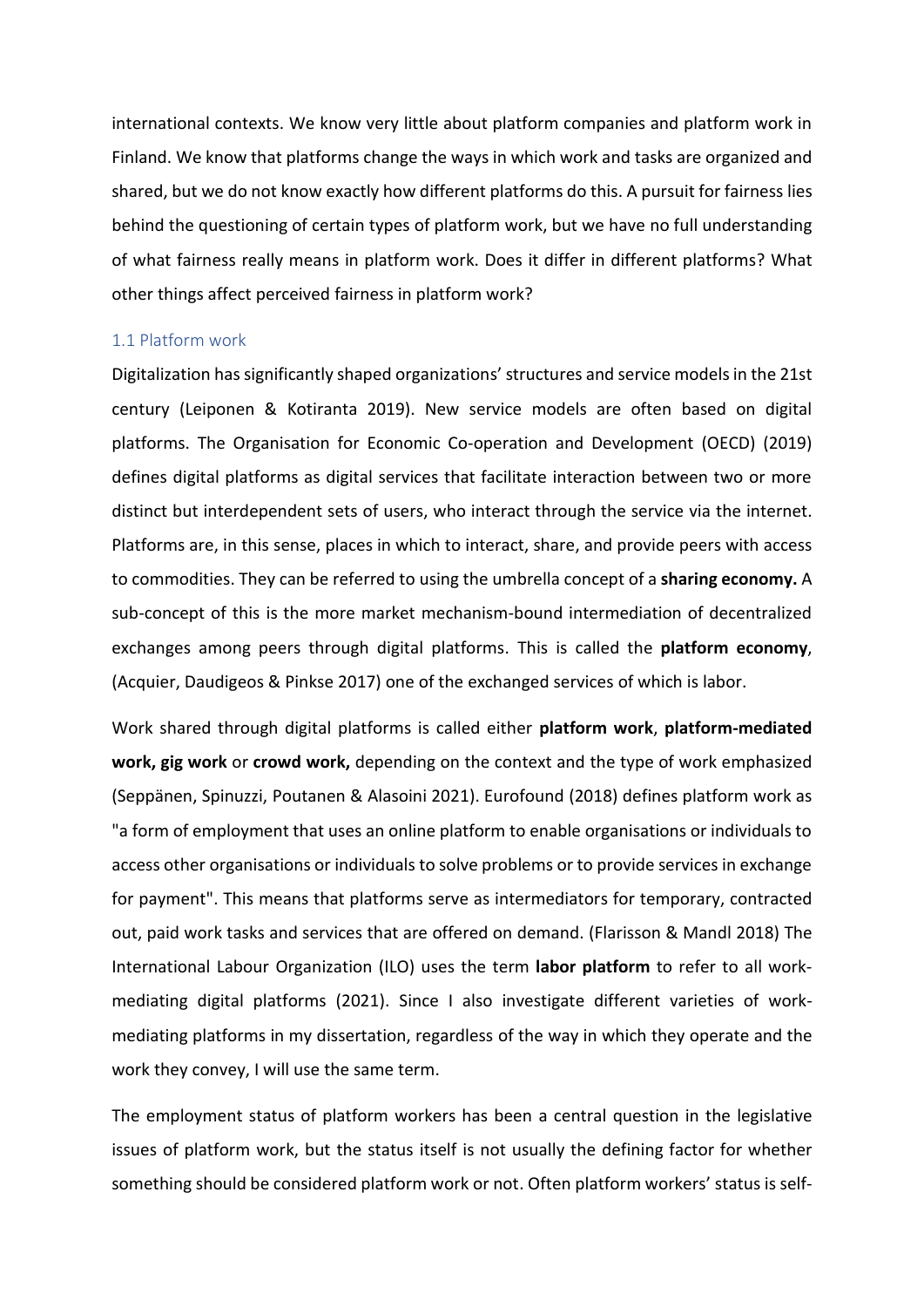employed, but many also operate on platforms as employees. Employment relations also vary between standard and non-standard forms of employment (ILO 2021). In line with the ILO's definition, I will use the term "worker" in this plan to refer to all the parties who carry out the work tasks conveyed through platforms, regardless of their employment status.

Platform work is an emerging form of work in Europe (Flarisson & Mandl 2018). In the light of the most recent statistics, its scale is relatively small, but it is expected to grow rapidly in the near future (Pesole et al. 2018; Statistics Finland 2018; Graham & Woodock 2018). In 2018, the main job of approximately 2% of the European working-age population in 14 Member States was platform work (Pesole et al. 2018). National figures from a Finnish labor force survey estimated that 0.3% of Finland's workforce received a major share (at least ¼) of their income through platforms in 2017 (Statistics Finland 2018). Statistics have been extremely hard to compile, as no general definition of platform work exists, and its method of measurement has not been decided. Depending on the researcher, the numbers of platform workers and labor platforms in Europe range widely (see Huws, Spencer & Holts 2019; Heeks 2017).

Platform work has been the center of many public debates. Usually company specific, these debates have emphasized the subordinate position of workers in platform companies. At the center of these debates, in Finland as elsewhere, is platform companies' control over the work processes in relation to the employment status of workers, and the employer's responsibilities for the companies. Demand is high for companies and policymakers to regulate platform work and to make any necessary work legislation changes (see BBC 2021; TEM 2020; European commission 2021; ILO 2021; Schoukens 2020).

Fair treatment of platform workers has also been raised as an issue by trade unions, worker movements and other interest groups (Fairwork 2020; Juntunen 2017; Justice4couriers 2019; TEM 2020). In most cases, the fairness issues raised have concerned atypical work arrangements and employment relations, and the misuse of the migrant workforce, especially in taxi services and food delivery. Platform work includes a great variety of different jobs and ways in which to organize work (Flarisson & Mandl 2018). This is why it is can be assumed that the experiences of fairness and the themes related to fairness in platform work differ according to the different income and employment purposes for which people use them.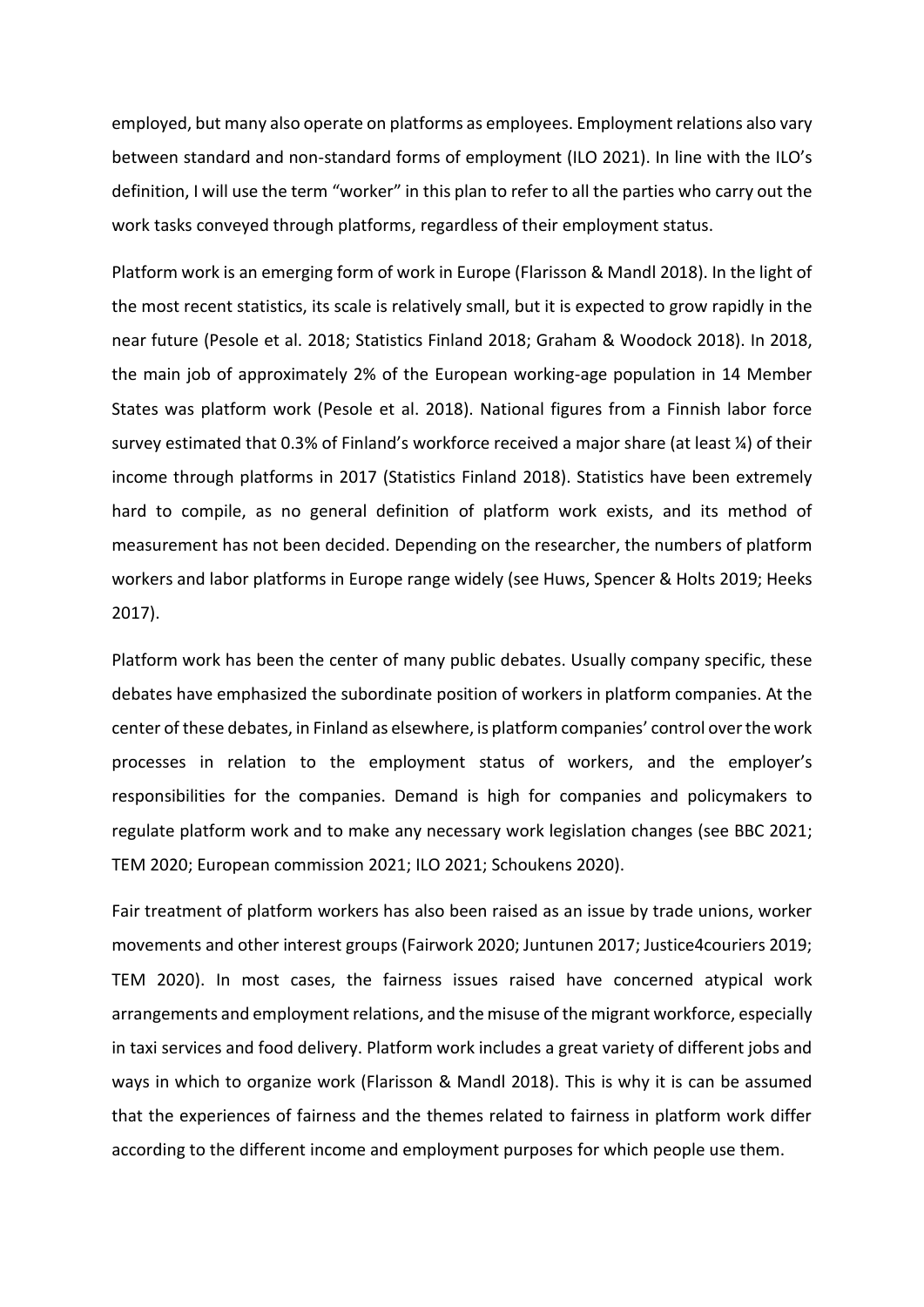#### <span id="page-4-0"></span>1.2 Dissertation topic

In my dissertation I will investigate labor platforms registered in Finland, the companies behind them and their institutional logics. The goal of my research is to classify the current field of labor platforms in Finland, while also recognizing that the field is constantly evolving under the influence of national and multinational organizations, regulations and laws, as well as the rapidly changing nature of the platform economy (European Commission 2018).

Many platforms operate on the multinational level and have workers from all over the world, including from Finland (Seppänen et al. 2021). My dissertation focuses on platforms registered in Finland and thus cannot cover all the dimensions and width of platform work. The aim is to respond to the growing interest in labor platforms at the national level and to provide knowledge regarding the labor platforms that operate under Finnish legislation and which are modified by the influence of the national institutions of the Nordic welfare state and its services. One key issue is understanding what fairness means in platform work and in different types of labor platforms.

The models of platform work can be classified in several ways. One common way is to look at what work skills the platform requires and what work is performed online or on location (Vallas & Schor 2020). Eurofound recognizes 10 platform work models, based on the scale of the projects or tasks, whether the work is delivered on location or online, the level of skills that the tasks require, the party that determines work allocation, and how the matching process works (Flarisson & Mandl 2018). One great difference between models is related to the degree of intervention of the platforms in work allocation. While some platforms have adopted a model of workforce marketplaces, some more hierarchical relationships also exist between platforms and workers in terms of autonomy, control and work organization (Flarisson & Mandl 2018; Vallas & Schor 2020).

To be able to determine what kind of fairness different "platform environments" create, we need to gain more insights into the characteristics and nature of labor platforms. The research will use the theory of **institutional logics** to describe labor platforms and their organizational structures, actions, strategies, identity, control, and internal and external interactions. My aim is to determine how platforms operate and what logics different platforms follow.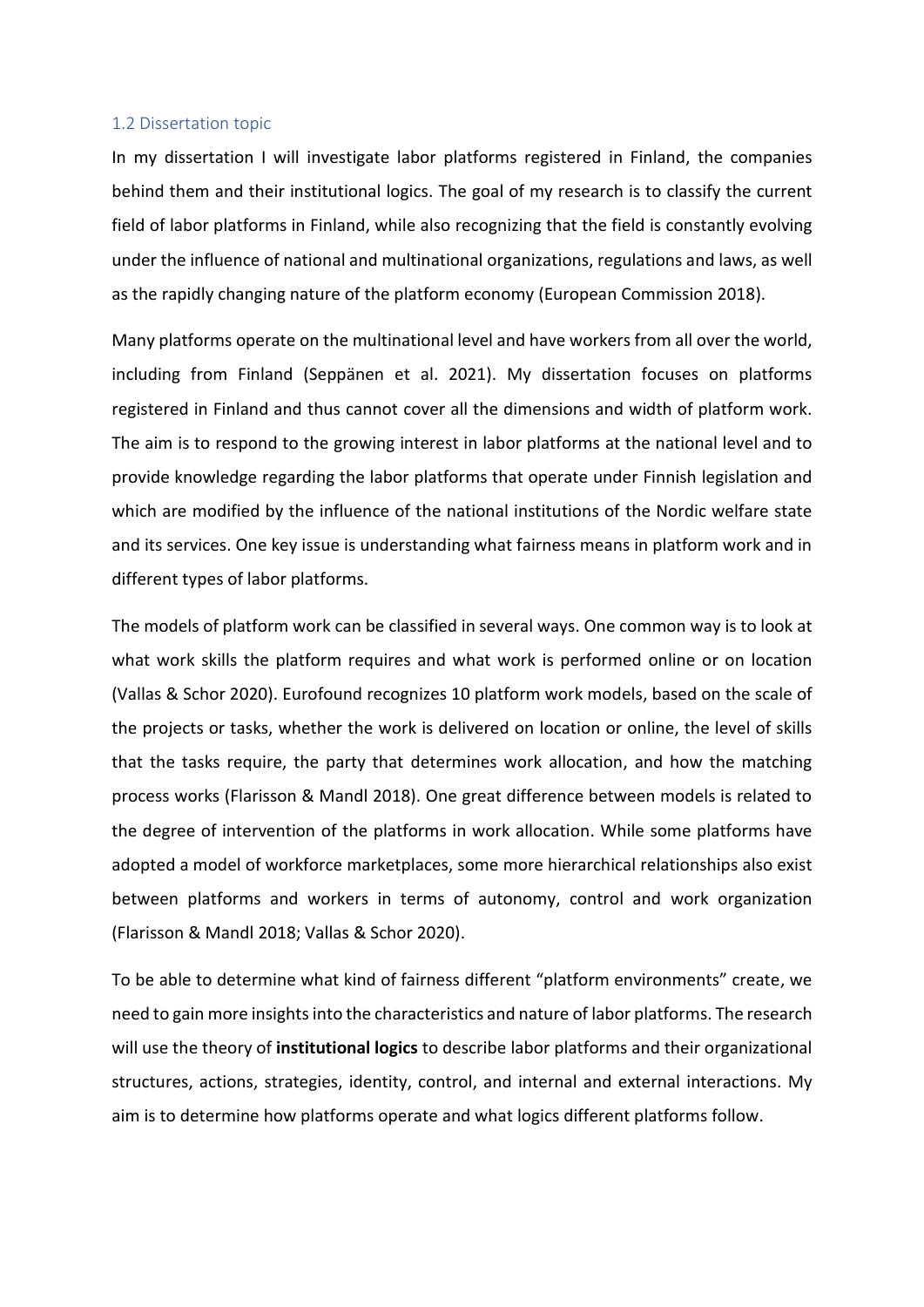Earlier research has shown that fairness is affected by the relationship between the worker and the platform (Schor, Attwood-Charles, Cansoy, Ladegaard & Wengronowitz 2020; Manyika, Lund, Bughin, Robinson, Mischke, & Mahajan 2016). How does a platform company position itself in relation to the worker and what are workers' expectations of the platforms? What are their relationship and power relations? To be able to analyze these dynamics I will conduct qualitative interviews of both platform representatives and those seeking work opportunities via platforms. The plan is to see how the workers perceive fairness and which aspects of fairness they experience in these platforms. To examine these aspects I will use the theory of **organizational justice**.

### <span id="page-5-0"></span>1.3 Earlier research on platform work

Much of the earlier research on platform work has emphasized its precarious aspects (Seppänen et al. 2021; Jesnes 2019). Precarious work is defined as "work that is uncertain, unstable and insecure and in which employees bear the risk of work and receive limited benefits and statutory entitlements". Precarious employment is a multidimensional construct composed of the various dimensions of instability and insecurity in work life (Kalleberg & Vallas 2018).

Much of the research builds around a narrative of precarious work, emphasizing themes such as the algorithmic control of platform companies, and non-standard forms of employment and governance mechanisms (Vallas & Schor 2020; Schor 2020; Pichault & McKeown 2019; Fieseler, Bucher & Hoffman 2017). In many studies, experiences of fairness are also attached to the precariousness of platform work. The way in which someone perceives fairness is subjective and it is greatly affected by, for example, workers' dependency on their revenue from the platform (Schor et al. 2020; Manyika et al. 2016; Ilsoe, Larsen & Bach 2021).

The characteristics of platform companies have been studied from the perspective of relatively low-skilled work in the transportation sector (Cohen, Hahn, Hall, Levitt & Metcalfe 2016; Jesnes 2020; Hall & Krueger 2017). Examples are taxi service platforms such as Uber and food delivery platforms such as Foodora. We also have insights into multinational freelancing platforms such as Upwork and their characteristics (see Seppänen et al. 2021; Lehdonvirta 2018, Corporaal & Lehdonvirta 2017; Jesnes & Oppegaard 2020; Kuhn & Maleki 2017).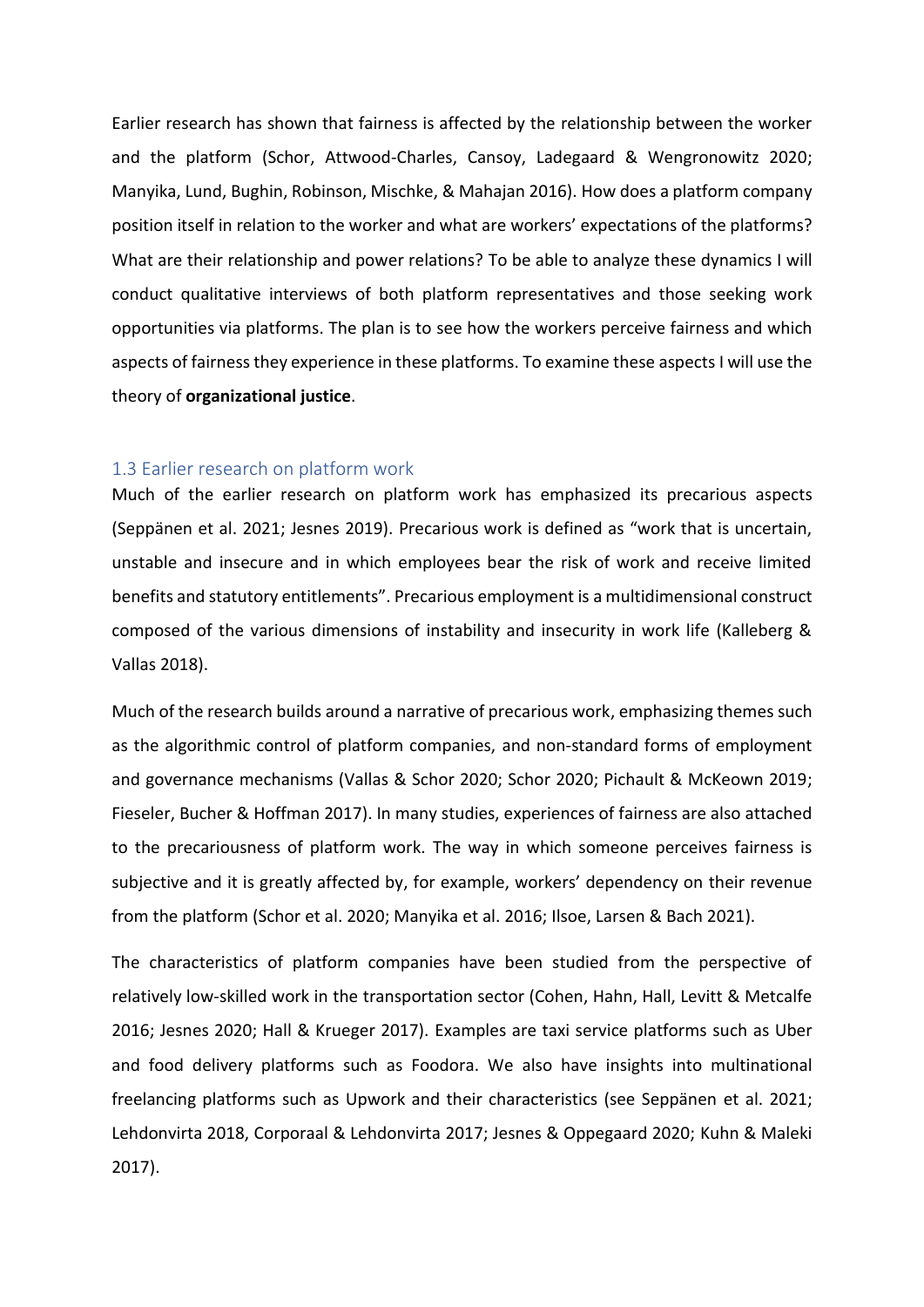These studies elevate the algorithmic control and data use of platforms, the characteristics of workers, the operational models of online platforms and their versatility, workers' flexibility on platforms and the employment statuses and their effects on workers autonomy and satisfaction with platform work. These themes are more or less related to the interrelationship and power relations between workers and platforms and focus a great deal on what the platforms control and how this control affects workers.

The emphasis is on platforms that have visible, large-scale control over work processes. It is understandable why these platforms have gained the most attention in research, but in reality they do not represent the overall story of platform work. As a field, platform work is highly heterogenous and many aspects of it remain unstudied (De Groen, W., Kilhoffer, Z., Lenaerts, K. & Mandl, I. 2018). For example, locally operating high-skill labor platforms and forms of labor platforms that combine the characteristics of temporary working agencies have received less attention (see Söderqvist 2018). The complexity of labor platform models and platform work has been recognized, but research still lacks in-depth knowledge of these forms.

#### <span id="page-6-0"></span>2. Theory

#### <span id="page-6-1"></span>2.1 Institutional logics

Many of the described forms of the control, versatile models and characteristics of platforms remain detached if they are treated as separate features of the same phenomenon. Just as the levels of control vary across platforms, so do their functions. Some features cannot be located in the visible structures of platforms, for example, user interfaces and work methods; they live within inner rules, norms and interactions (Schor 2020). To be able to understand the functions and directions of platforms' actions, a conceptual framework is needed, which gathers all these unattached elements, interprets them, and explains what kind of logics they follow.

The theory of institutional logics has gained popularity in organizational research but has featured less in the research of platform organizations. The much used description of institutional logics is "The socially constructed, historical pattern of material practices, assumptions, values, beliefs, and rules by which individuals produce and reproduce their material subsistence, organize time and space, and provide meaning to their social reality"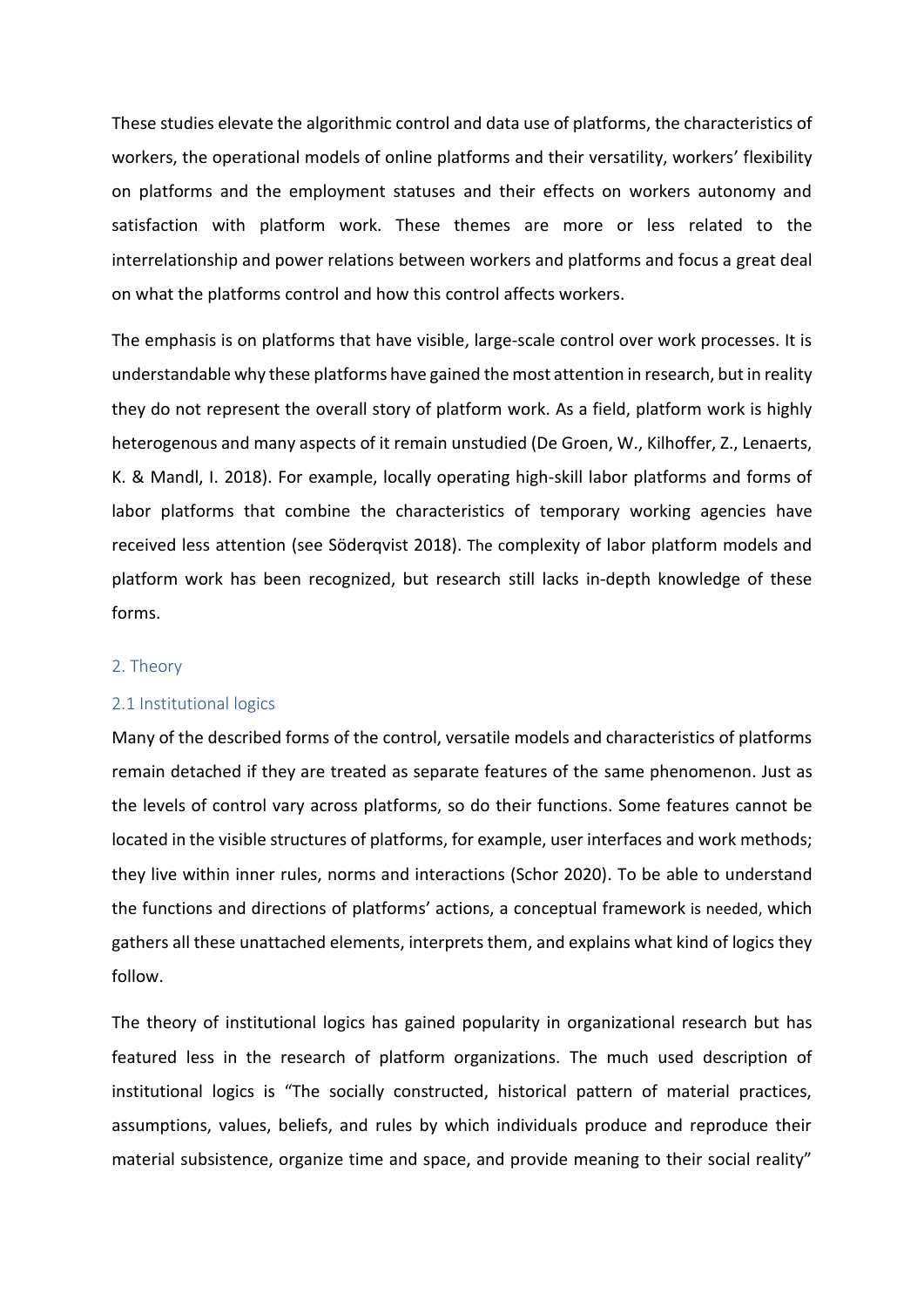(Thornton & Ocasio 1999)*.* Institutions consist of both material and symbolic elements that constitute and support them and give them legitimacy. These may be regulative rules and laws, normative expectations, or culturally supported actions, and this means that institutions are always interconnected with other societal sectors, levels and institutions (Thornton, Ocasio & Lounsbury 2012).

The concept of institutional logics refers to the interrelationships between individuals, organizations and society. It views institutions as supra-organizational patterns of material practices and symbolic systems that produce their material lives and render their experiences meaningful (Thorton & Ocasio 2008; Friedland & Alford 1991). Every institution has its own way of structuring its actions and creating meanings for its operations and actors, but every institution is also attached to societal sectors based on certain norms, culture, and rules and their activities often have a common direction: in other words, logics (Thornton et al. 2012).

Ideal types of institutions are an important tool in a study of institutional logics. They give descriptions of the ideal types of institutions in different societal sectors. Thornton suggest seven societal sectors with key institutions. These institutions are markets, states, corporations, professions, families, religions, and communities (Thornton et al. 2012). These institutions have ideal types of logics that describe their identity, norms, strategies, control mechanisms, and source of power and legitimacy (Thornton et al. 2012).

The institutional logics framework views platform organizations as part of different intersecting institutional ideals. Institutional logics serve as a conceptual framework for evaluating organization actions and the logics they follow. For example, how have the market and the state modified their actions and shaped their current forms? We know that platforms look and act differently from each other. What are the driving forces of their organizational models and ways of operating?

Online labor platforms create tensions between two competing institutional logics: the market logic, which legitimizes profit-making through free, unregulated competition among self-employed workers; and the corporation logic, which legitimizes market share and revenue growth through the coordination and control of workers by platforms (Frenken, Vaskelainen, Funfschilling & Piscicelli 2018; Meijerink, Keegan & Bondarouk 2021). Frenken et al. suggest that some platforms have features of community logics in which actors create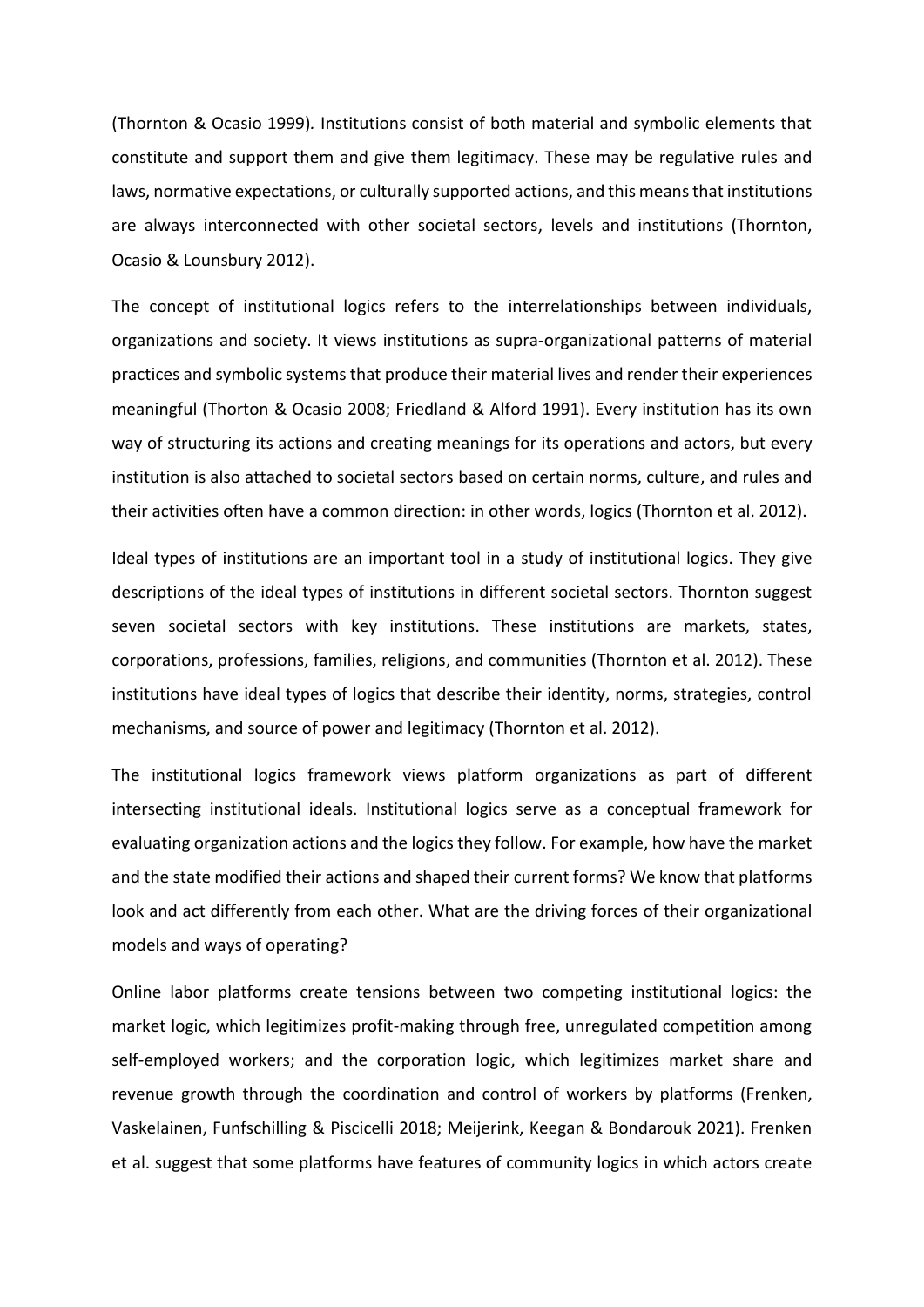the rules and meanings of the actions. In community logics, legitimacy comes from reciprocity and authority is decentralized and based on shared values and norms. Actions are controlled by personal status in the community (Frenken et al. 2018).

Many labor platforms have these same logics, but their effectiveness varies. Some platforms strive to create marketplaces with their own sets of rules and access requirements, but they do not actively control the actions of the workers and clients. In other platforms, the provision of work, working times, pricing, or work itself can be highly controlled by the platform company (Frenken et al. 2018; Meijerink et al. 2021). Many platforms have also based their ideas on communities and common values. This was the starting point for the whole sharing economy (Schor 2020), and we can assume that these ideals also live in these organizational models. My dissertation will focus on these three: market, corporation and community logics, and study how they appear in labor platforms.

The institutional logics usability in this research is based on the concept's flexibility and the explanatory power of different external and internal influences on these organizations and their actions. It also provides tools for conceptualizing the various organizational practices and gives them motivations and meanings. The logics include all the norms, values, forms of control, and levels of freedom that have been at the center of the platform work debate (Vallas & Schor 2020; Mattila 2019; Fairwork 2020). For this reason, I believe it has the explanatory power to describe various elements of the multi-dimensional field of platform work, including different employment forms, required skills, formats of work, and industries.

### <span id="page-8-0"></span>2.3 Organizational justice

I assume that fairness will appear in completely different ways in different platforms, as platforms have different ways of controlling work processes and positioning themselves in relation to workers (Pichault & McKeown 2019; Bellini & Lucciarini 2019). People´s life situations can also be explanatory factors in fairness experiences (Schor et al. 2020; Ilsoe et al. 2021).

The dissertation will draw on the theory of organizational justice. This theory recognizes three aspects of justice: distributional, interactional and procedural. Distributional justice refers to the fair distribution of inputs and outputs, including rewards and project possibilities. Interactional justice covers all the interaction fairness in a platform, including respectful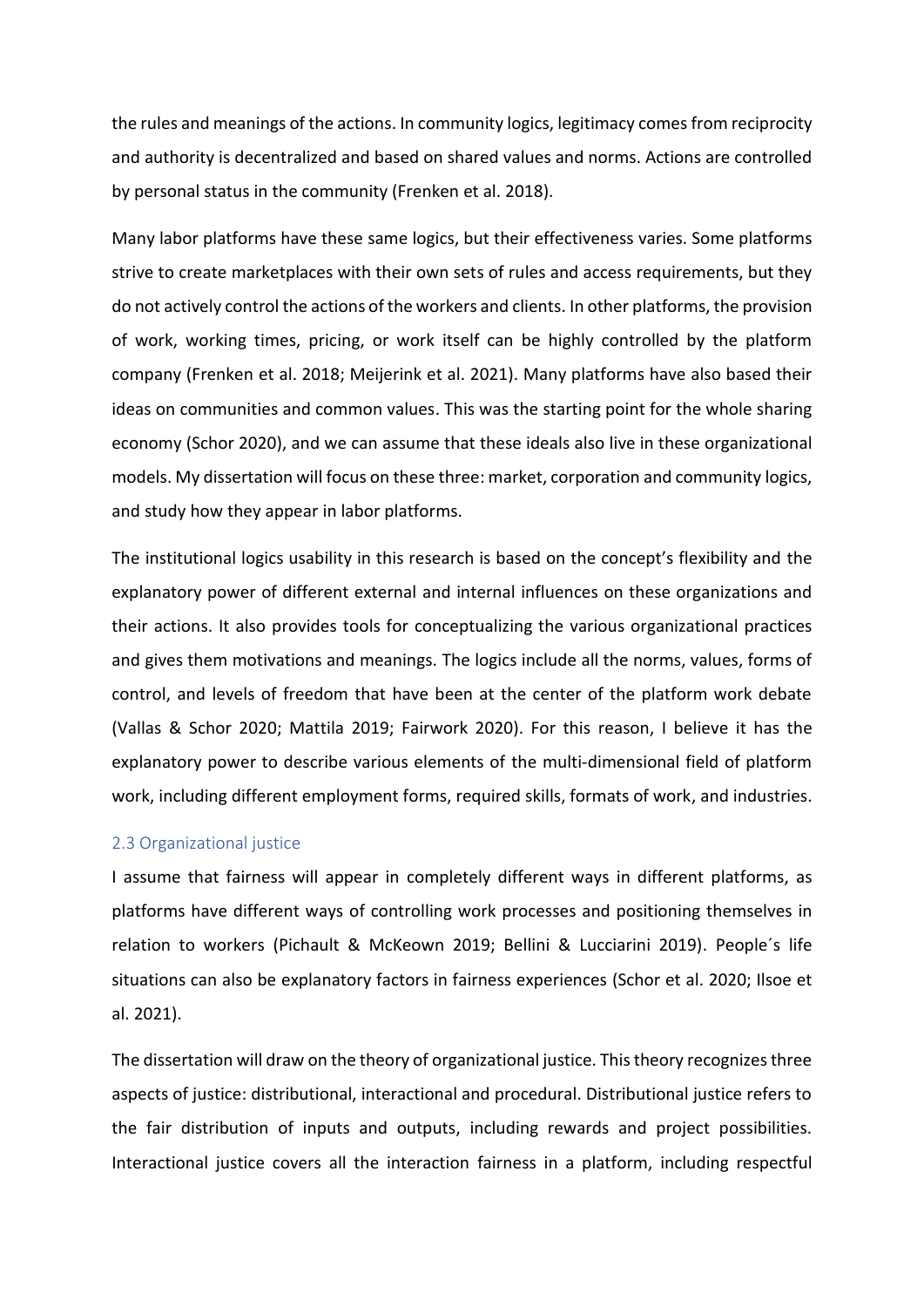communication and the right to receive correct, accurate information. Procedural justice refers to fair and ethical operations and decision-making. It includes the transparency of actions and channels for workers to influence their own rights (Fortin, Cropanzano, Cuguero-Escofet, Nadisic & Van Wagoner 2019; Heeks 2017; Baldwin 2006).

Some studies consider platforms practically, like employers or workers (see Fairwork 2020). Organizational justice theory has a similar view of organizational structures and their fairness. Studies have shown that crowd workers indeed perceive injustices in their work arrangements in areas such as planning insecurity, lack of transparency in performance evaluation, lack of clarity in task briefings, and low remuneration (Pfeiffer & Kawalec 2020).

Not all the dimensions of fairness in the platform work may be achieved from the angle of the platform being an employer or based on a theory developed for circumstances of more traditional companies. The issue of defining labor platforms and their ecosystems and how they should be understood on the basis of work organizations is present in both organizational fairness and in the modelling of the platform organizations, as well as in how the roles of actors and organizational arrangement should be outlined. Understanding platforms' logics helps us understand the context in which fairness is experienced.

At the same time as I conduct my research, the Finnish Institute of Occupational Health (FIOH) will facilitate a literature review of platform work fairness. This review will be utilized, in addition to organizational justice theory, to help detect fairness aspects in my research interviews. My research complements the idea of platform fairness and helps further research and development of the fair principals of platform work.

### <span id="page-9-0"></span>3. Methodology

### <span id="page-9-1"></span>3.1 Research questions

In this section I introduce the research questions and provide short descriptions of their backgrounds and how I have planned to investigate them.

### **1. What kind of work do labor platforms promote in Finland?**

This question will allow me to focus on the characteristics of work mediated through platforms; the things that platforms, as mediators of tasks, bring into these tasks and projects. These are, for example, work relations, the nature of projects and tasks, the targets of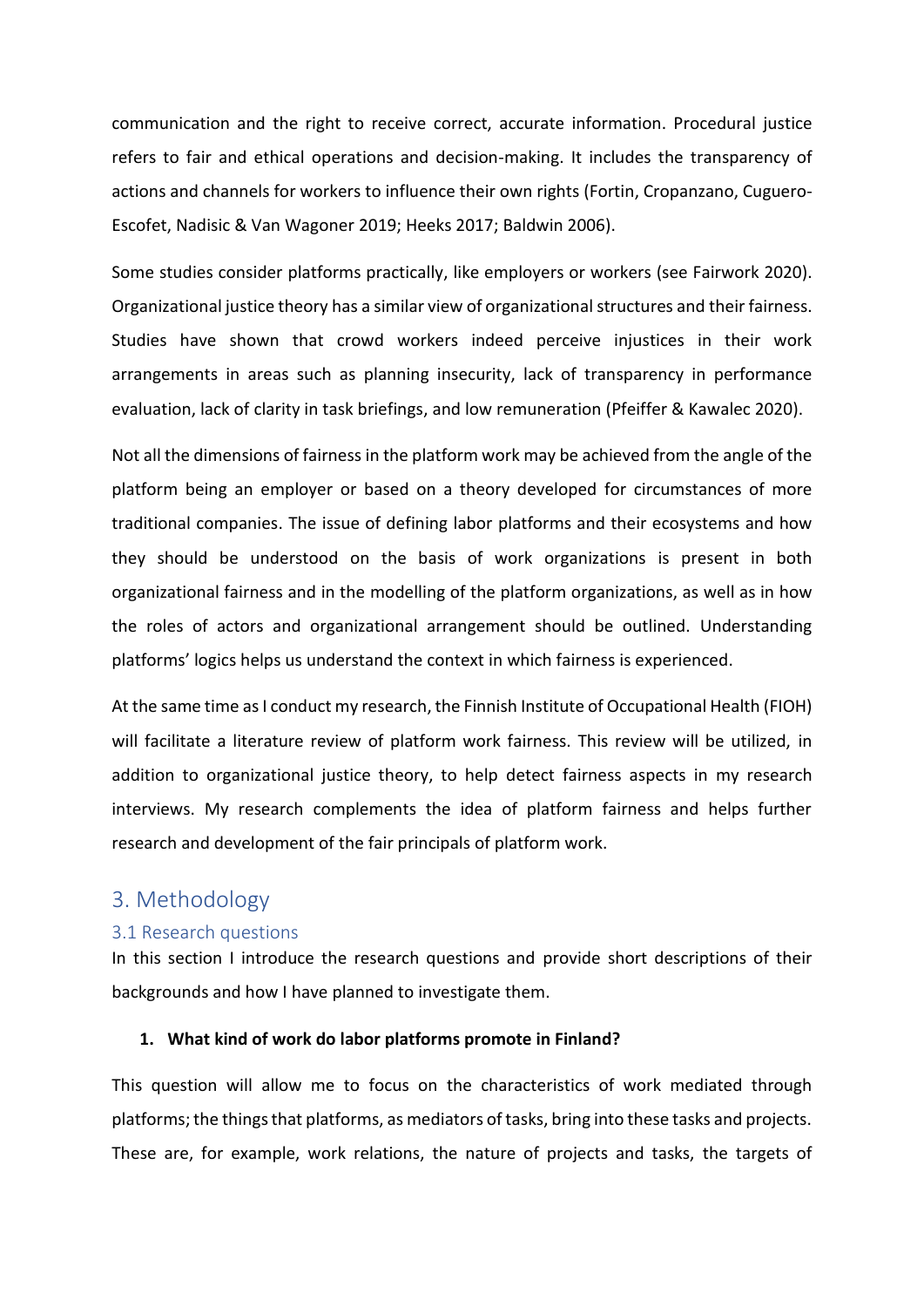advertisements, whether the work has rating mechanisms, what services are offered to workers, what kind of skills the work requires, what is required of workers to access the platforms, the sectors in which the platforms operate, and how the platforms organize work gigs.

The question looks at platform work from the perspective of the companies mediating work. Basically, how they describe the work they mediate and to whom they offer either work or the opportunity to receive work, and under what conditions. The platforms' website texts and terms of service, and the interviews of platform representatives such as owners and leaders will form the data units of the study.

On the basis of these characteristics, I will classify the platforms, using similarities and differences in work content and worker groups. This classification is to support the selection of case platforms in later parts of this dissertation research and to describe what kind of work the different platforms promote and which worker groups they target. In this question, the concepts of atypical work and institutional logics provide support for interpreting the results, but the question itself is not built on any strong theory.

### **2. How do different institutional logics appear in and shape platform companies' operations?**

This question is strongly guided by theory. It aims to determine what operational logics platform companies have and how they appear in platform practices. Institutional logics will create an image of whether labor platforms follow certain logics or whether they are more like hybrids of different logics. This will be done by focusing on companies' control mechanisms, sources of authority and legitimacy, rules, norms, sanctions, motivations, strategies, and identity. Simplified, the question seeks to discover what labor platforms do: why and what kind of platform models these actions and logics create. However, it is possible that these platforms also have functions other than work-mediating ones. In these cases, it is not necessary to describe whole ecosystems of complex platform models, but better to focus on the process of work and all the functions around it.

The answer to this research question will be based on the interviews of the representatives and workers of the selected labor platforms. The case platforms will be selected according to the previous phase, during which platforms were classified on the basis of the work they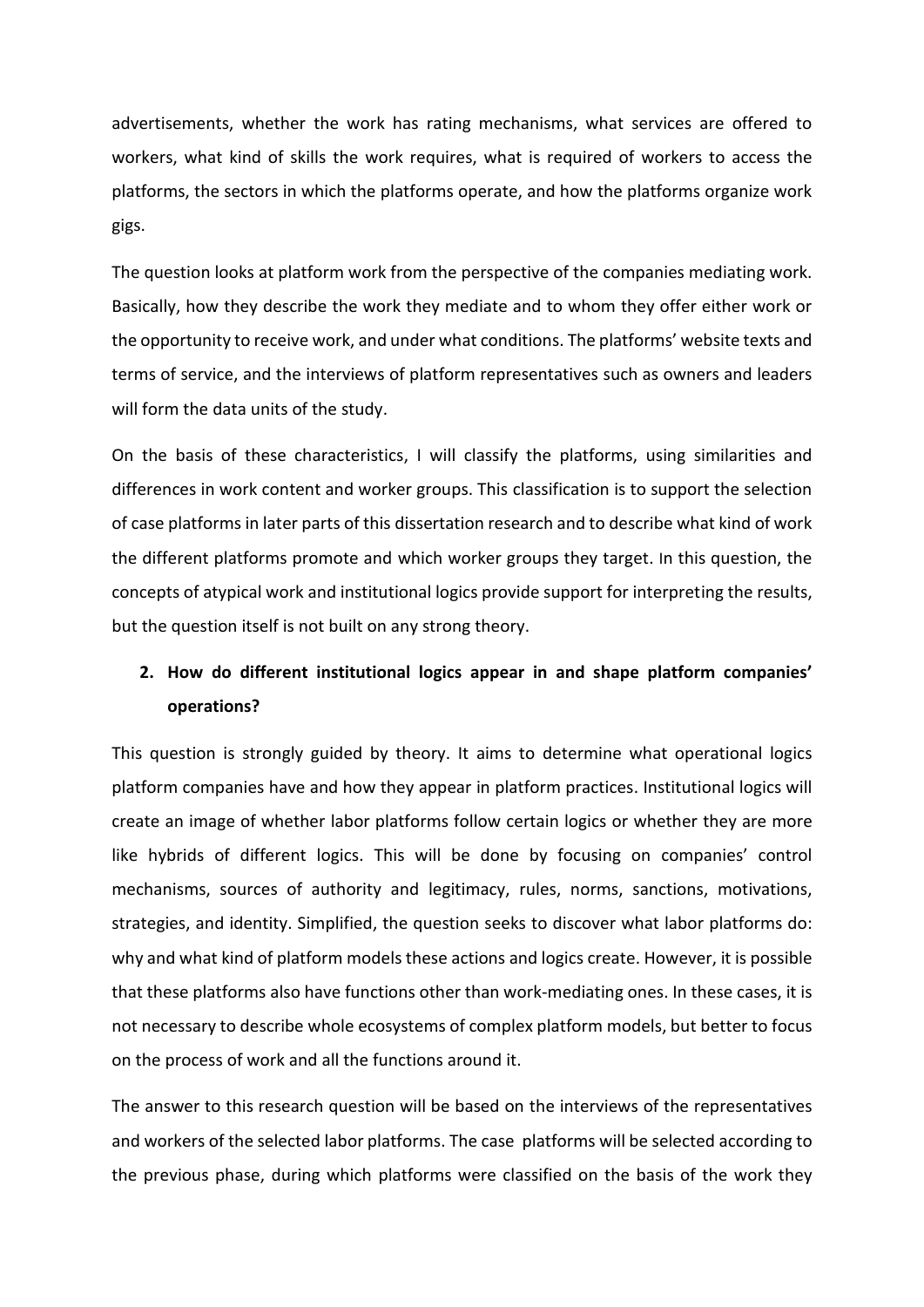convey. The selected cases will represent different groups. The number of the cases will be determined by the number of groups and their content. Approximately five to eight cases would be realistic.

At this point, although the review of the terms of services and websites will have offered preliminary information on these companies, the interviews will deepen this knowledge and illustrate these organizations' actions and reasons for the assumed differences in their models and ways of operation. This information, together with the face-to-face interviews of the platform representatives and workers seeking work in these platforms, will provide requisites for building models of these companies' actions and for describing their differences.

## **3. How do platform companies define fairness and how do they implement it in their practices?**

By answering this question, I will determine how platforms and their representatives define fairness and how they implement fairness in their practices. At this point we will already know the case platform models. To answer this research question, I will use the same interviews of the platform representatives that was used in the earlier phase and I will encode the material, again searching for codes referring to fairness. My aim will be to determine how organizational justice is present in the speech of the representatives, what type of justice and fairness they refer to, who the target groups are in terms of fairness, and with which practices of the platforms fairness is associated: basically, how platforms seek to implement their vision of fairness and unfairness in their organization´s practices.

The models of platforms formed in the earlier phase will be used as a framework for analyzing fairness in different platform models with different institutional logics. The aim will be to compare how fairness is built and understood in different platforms. Through this research question and research phase I will strive to find models and solutions to how fairness can be promoted in labor platforms. These models and solutions will be used in the co-development of fair work practices in the REITA project's workshops.

### **4. How are platforms' practices perceived by platform workers in terms of fairness?**

The fourth and final research question changes the angle from the representatives to the workers who use labor platforms to find work. The aim of the question is to determine how workers themselves see work in the platforms and how they perceive fairness. Are they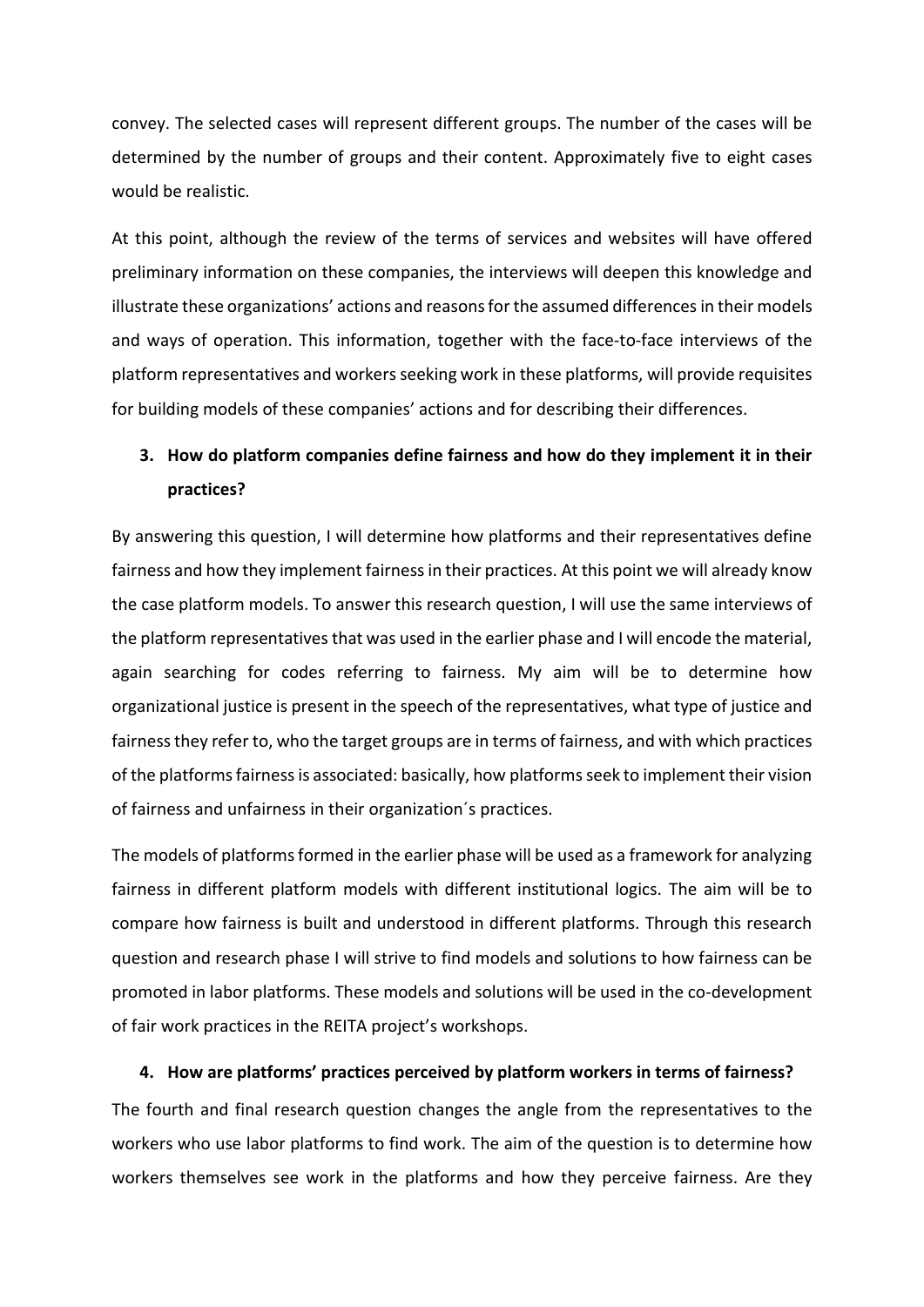satisfied with the platform's services? What is particularly fair in the platforms they use and what feels unfair?

To answer this question, I will use in-depth interviews of workers who used the earlier selected case platforms. Each case platform will have two to three worker interviews. For clarification, these workers are not necessarily employees of the platform companies. They use these platforms to get clients to order work tasks, but they do not work for the platform or its maintenance. To answer this question, I will also use quantitative material from a Statistics Finland survey and qualitative material from FIOH´s previously (2017–19) conducted interviews of freelancers of the platforms Upwork, Wolt and Foodora.

Workers´ experiences of fairness may also be associated with things other than platforms' services and actions. As many work as freelancers and entrepreneurs, experiences of unfairness may also involve; for example, difficulties with the social security system. Satisfaction has been related to income dependency, which may also be one factor that affects the experience. The aim of the research is to find which platform practices are perceived as fair or unfair, what kind of fairness this is, how experiences differ in different platforms, and whether the experience of fairness is associated with one's personal life situation or external influencers.

#### <span id="page-12-0"></span>3.2 Material and methods

- **1. Website and terms-of-service texts of labor platform companies registered in Finland.** 
	- Qualitative content analysis of text. Coding of expressions of work; the content of work; workers' qualities, relation to platforms, demands, rights and rules of action; and what platforms offer workers. Clustering into categories based on work characteristics and worker groups.
	- Material will be used in articles 1 and 2.
	- Creates classification of labor platforms that will be used to select case platforms.
- 2. **Face-to-face interviews of platform representatives of selected work-mediating platforms.** 
	- Theory-guided content analysis of institutional logics of labor platforms. Datadriven content analysis of representatives' perceptions of fairness.
	- Material will be used in articles 2 and 3.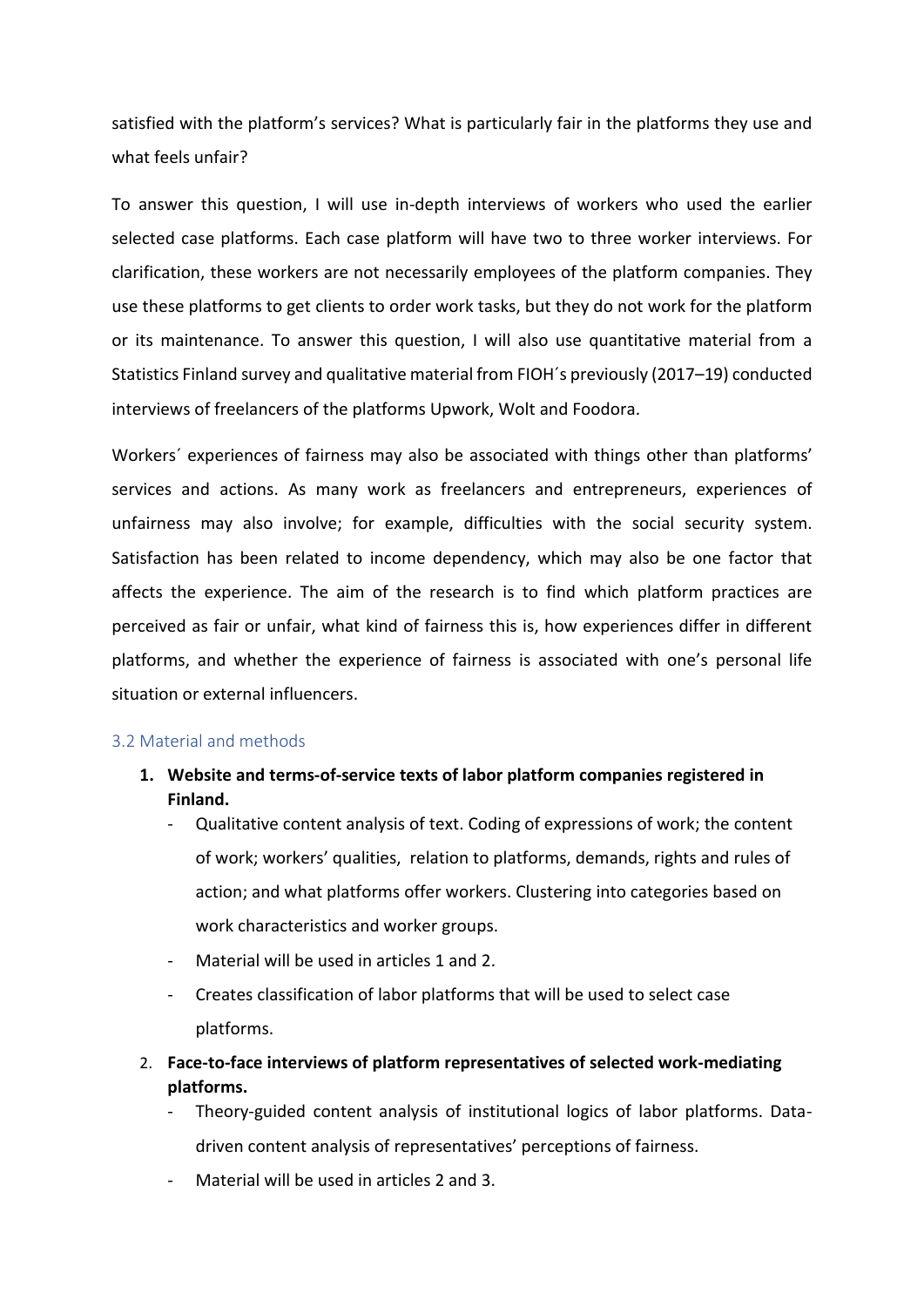Together, the websites, the terms of service and the worker interviews will create models of labor platforms from the perspective of institutional logics to help build an image of platform work fairness and fair models and solutions to promote fairness in platform work.

### **3. Face-to-face interviews of workers seeking work in selected platforms.**

- Theory-guided content analysis of platforms' institutional logics. Data-driven content analysis of workers' fairness experiences.
- Material will be used in articles 2 and 4.
- Opens the institutional logics of labor platforms. Helps locate problem areas of platform work fairness and determine what things needs to be developed in order to improve the position of platform workers in different platforms and in society.
- **4. Labor force survey ad hoc 2022 (Statistics Finland) statistics of platform work in Finland. Quantitative information on platform work fairness.** 
	- Methods of analysis permitted by the material and its possibilities.
	- Material will be used in articles 3 and 4.
	- Offers numerical information on platform work to be generalizable at the population level. Also enables reaching wider sample of platform workers and gaining numerical data on platform work fairness.

## **5. Finnish Institute of Occupational Health (FIOH) interviews with workers in Upwork and Foodora platforms.**

- Methods of analysis permitted by the material and its possibilities.
- Material will be used in article 4.
- Expands the sample of platform workers. Helps more widely perceive platform work fairness from perspective of workers. Covers workers who receive gig work from multinational platforms.

### <span id="page-13-0"></span>3.3 Article ideas

### **1. First article (2021): Labor platforms in Finland: What kind of work do they promote and for whom?**

The first article will be based on research on the terms of service and websites of Finnish labor platforms. The aim of the article will be to cluster platforms based on the work they convey and the worker groups towards which they are directed. Another aim will be to present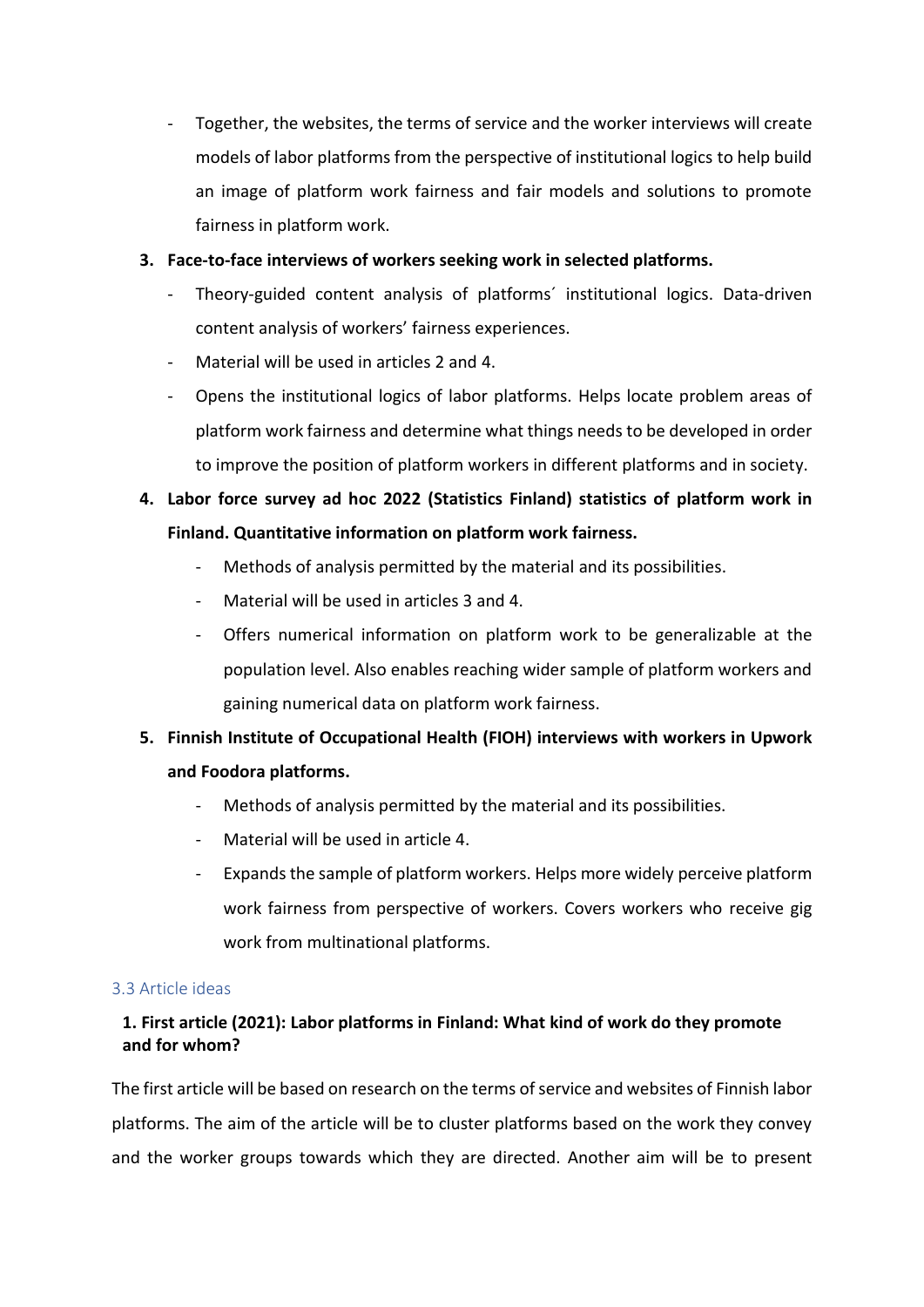different profiles of platform work and highlight the heterogenous nature of platform work in Finland. It will examine what kinds of work life activity labor platforms in Finland create and what kind of employment can be promoted using different solutions. Institutional logics theory and atypical work will be used as background concepts to explain the differences observed in work organization and forms of employment.

### **2. Second article (2022): Institutional logics of labor platforms.**

The second article will be based on interviews of platform representatives and workers and the review of websites and terms of service. In this article I will describe the case platforms´ organizational models on the basis of institutional logics. The aim will be to create a model for each platform based on their market, corporation and community logics features. The purpose of the models will be to create a framework for future studies and offer a theorybound description of labor platform models and their different actions, control methods, power relations, etc.

## **3. Third article (2022–2023): Fair principles in platform work: How do labor platforms perceive and promote fairness?**

Based on the interviews of the platform owners and leaders and on data from Statistics Finland, in this article I will introduce representatives' views of fairness and how labor platforms promote these views through their actions. The article will be based on the modelling in article two, and will use the theory of organizational justice to classify and describe the components of fairness. The aim will be to determine the practices that promote different types of fairness in digital labor markets.

### **4. Fourth article (2023): Platform workers' perceived fairness**

The last article will also be based on the models of platforms created in article two. This article will dive into the workers' experiences of fairness in the selected platforms. When examining fairness, it will focus on not only the structural elements of the platforms, but also expand on the context-dependent aspects of fairness. In this article, I will examine not only the way in which platforms can promote fairness; I will also look at other institutions and highlight their role in developing fairness in the platform economy and platform work. What are the problem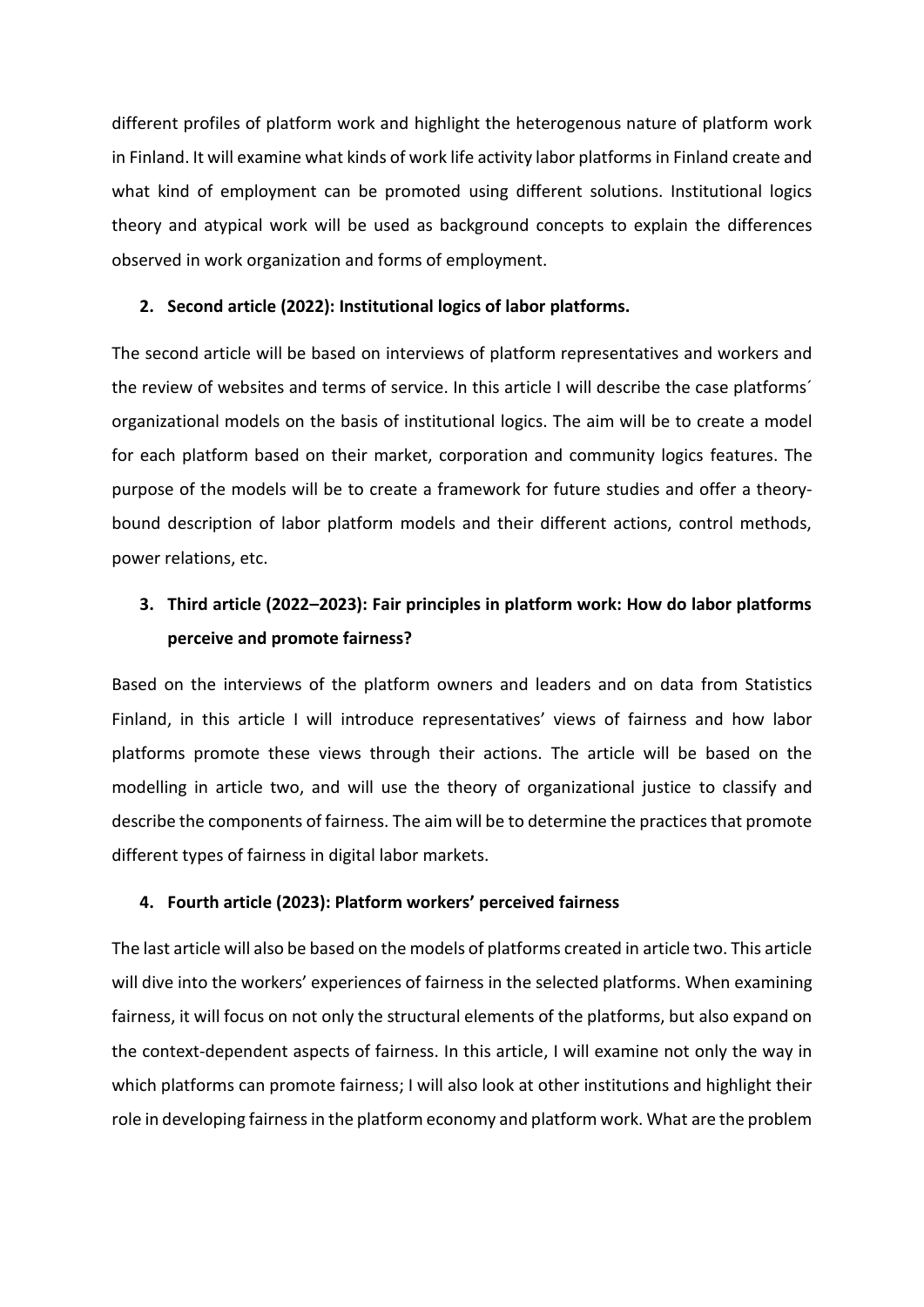areasthat workers experience and how can they be improved on the national level by external organizations and actors?

<span id="page-15-0"></span>

| 3.4 Timetable |  |
|---------------|--|
|               |  |

| $1 - 6/2021$  | Dissertation plan<br>$\overline{\phantom{a}}$                                       |
|---------------|-------------------------------------------------------------------------------------|
|               | Validated list of platform companies                                                |
|               | Contacts for interviews (already started)<br>$\overline{\phantom{a}}$               |
|               | Finalization of interview forms                                                     |
|               | First article: material collection, literature and analysis                         |
|               | Interactive platform work list<br>$\overline{\phantom{a}}$                          |
| $7 - 12/2021$ | Writing and submission of first article<br>$\overline{\phantom{a}}$                 |
|               | Completion of interviews of representatives and workers<br>$\overline{\phantom{a}}$ |
|               | Second article: material collection and literature review of                        |
|               | institutional logics and fairness                                                   |
| $1 - 6/2022$  | Analysis of interview material<br>$\overline{\phantom{a}}$                          |
|               | Analysis and writing of second article                                              |
|               | Checkpoint for dissertation plan<br>$\overline{\phantom{a}}$                        |
|               | Literature review on fairness                                                       |
| 7 - 12/2022   | Submission of second article                                                        |
|               | Third article: literature and analysis                                              |
|               | Fourth article literature as well as third article                                  |
|               | Writing of principles of fairness in platform work<br>$\overline{\phantom{a}}$      |
| $1 - 6/2023$  | Writing and submission of third article<br>$\overline{\phantom{a}}$                 |
|               | <b>Finalization of Statistics Finland material</b>                                  |
|               | Plans and applications for further funding                                          |
|               | Compilation of theories for dissertation<br>$\overline{\phantom{a}}$                |
|               | Beginning of REITA report<br>$\overline{\phantom{a}}$                               |
| $7 - 12/2023$ | Completion of REITA report (project ending)                                         |
|               | Writing of fourth article                                                           |
|               | Acquiring funding for 2024                                                          |
|               | Advancement of dissertation's theory section<br>$\overline{\phantom{a}}$            |
| $1 - 6/2024$  | Pre-inspection of dissertation<br>$\overline{\phantom{a}}$                          |
|               | New platform work studies                                                           |
|               | Submission of fourth article                                                        |
| $7 - 12/2024$ | Graduation<br>$\overline{\phantom{a}}$                                              |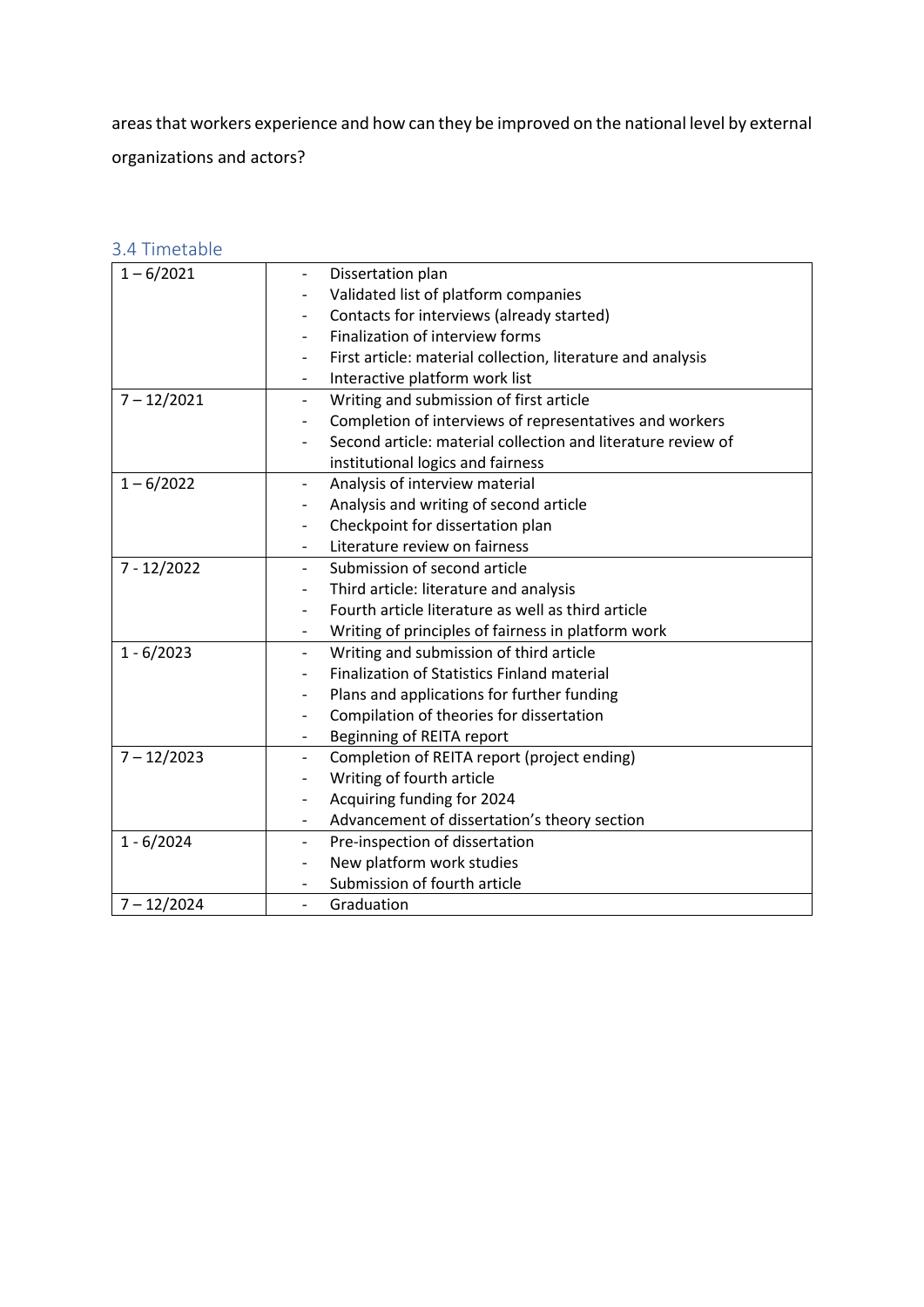### <span id="page-16-0"></span>References

Acquier, A., Daudigeos, T. & Pinkse, J. (2017): Promises and Paradoxes of the Sharing Economy: An Organizing Framework. Technological Forecasting and Social Change. Vol 125, 1-10. Available: [Promises and paradoxes of the sharing economy: An organizing framework -](https://www.sciencedirect.com/science/article/abs/pii/S0040162517309101) **[ScienceDirect](https://www.sciencedirect.com/science/article/abs/pii/S0040162517309101)** 

Baldwin, S (2006) Organisational justice. Institute for Employment Studies. Available: [Organisational Justice \(employment-studies.co.uk\)](https://www.employment-studies.co.uk/system/files/resources/files/mp73.pdf)

BBC news (2021) Uber drivers are workers not self-employed, Supreme Court rule. Available: [Uber drivers are workers not self-employed, Supreme Court rules -](https://www.bbc.com/news/business-56123668) BBC News

Bellini, A. & Lucciarini (2019) Not Only Riders. The Uncertain Boundaries of Digital Creative Work as a Frontier for Emerging Actors in Interest Representation. PARTECIPAZIONE E CONFLITTO.

Cohen, P., Hahn, R., Hall, J., Levitt, S. & Metcalfe, R. (2016): Using Big Data to Estimate Consumer Surplus: The Case of Uber. NBER Working paper series. Cambridge: National Bureu of Economic Research. Available: <https://www.nber.org/papers/w22627.pdf>

Corporaal, G. & Lehdonvirta, V. (2017) Platform sourcing: How Fortune 500 Firms Are Adopting Online Freelancing Platforms. University of Oxford.

De Groen, W., Kilhoffer, Z., Lenaerts, K. & Mandl, I. (2018) Platform work – Exploring the employment and working conditions related to specific types of online platforms for paid work. Available: [Employment and working conditions of selected types of platform work](https://www.eurofound.europa.eu/sites/default/files/ef_publication/field_ef_document/ef18001en.pdf)  [\(europa.eu\)](https://www.eurofound.europa.eu/sites/default/files/ef_publication/field_ef_document/ef18001en.pdf)

European commission (2021) Protecting people working through platforms: Commission launches a first-stage consultation of the social partners. Available: [Protecting people](https://ec.europa.eu/commission/presscorner/detail/en/IP_21_686)  [working through platforms \(europa.eu\)](https://ec.europa.eu/commission/presscorner/detail/en/IP_21_686)

European commission (2018) Developments and Forecasts of Changing Nature of Work Available: [Developments and Forecasts of Changing](https://knowledge4policy.ec.europa.eu/foresight/topic/changing-nature-work/developments-forecasts-changing-nature-work_en) Nature of Work | Knowledge for policy [\(europa.eu\)](https://knowledge4policy.ec.europa.eu/foresight/topic/changing-nature-work/developments-forecasts-changing-nature-work_en)

Fairwork (2020) Fairwork 2020 Annual Report. Available[: https://fair.work/wp](https://fair.work/wp-content/uploads/sites/131/2020/12/9943-Fairwork-annual-report-2020.JP_v5-1.pdf)[content/uploads/sites/131/2020/12/9943-Fairwork-annual-report-2020.JP\\_v5-1.pdf](https://fair.work/wp-content/uploads/sites/131/2020/12/9943-Fairwork-annual-report-2020.JP_v5-1.pdf)

Fieseler, C., Bucher, E. & Hoffman, C. P. (2017) Unfairness by design? The perceived fairness of digital labor on crowdworking platforms. Journal of Business Ethics. Available[: Unfairness](https://link.springer.com/article/10.1007/s10551-017-3607-2)  [by Design? The Perceived Fairness of Digital Labor on Crowdworking Platforms |](https://link.springer.com/article/10.1007/s10551-017-3607-2)  **[SpringerLink](https://link.springer.com/article/10.1007/s10551-017-3607-2)** 

Flarisson & Mandl (2018) Platform work: Types and implications for work and employment – Literature review. Available: **Platform work: Types and implications for work and** employment – [Literature review \(europa.eu\)](https://www.eurofound.europa.eu/sites/default/files/wpef18004.pdf) (Eurofund)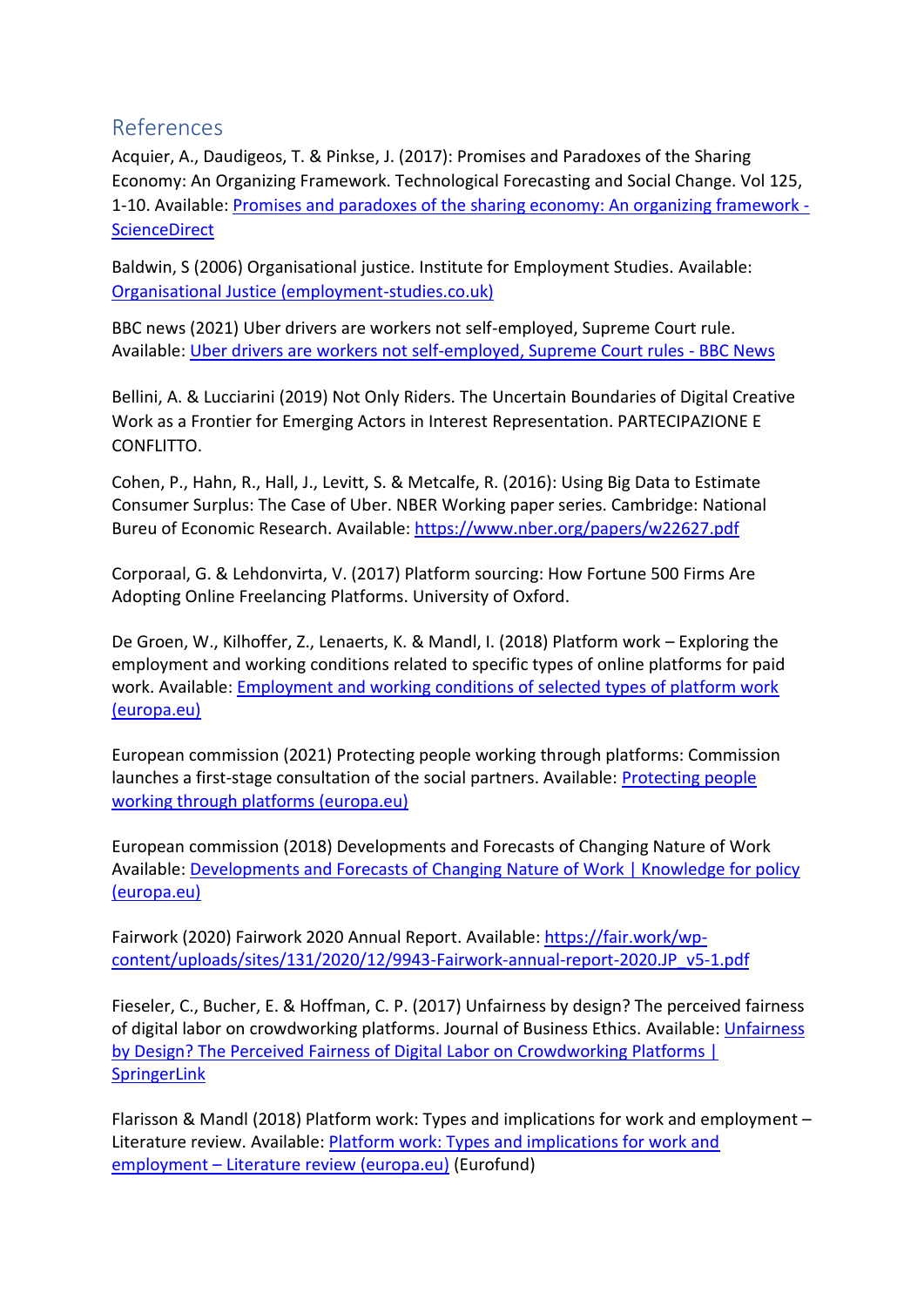Fortin, M., Cropanzano, R., Cuguero-Escofet, N., Nadisic, T. & Van Wagoner, H. (2019) How do people judge fairness in supervisor and peer relationships? Another assessment of the dimensions of justice. Human Relations 2020, vol 73(12) p. 1632 -1663. Available: How do [people judge fairness in supervisor and peer relationships? Another assessment of the](https://journals.sagepub.com/doi/full/10.1177/0018726719875497)  dimensions of justice - [Marion Fortin, Russell Cropanzano, Natàlia Cugueró-Escofet, Thierry](https://journals.sagepub.com/doi/full/10.1177/0018726719875497)  [Nadisic, Hunter Van Wagoner, 2020 \(sagepub.com\)](https://journals.sagepub.com/doi/full/10.1177/0018726719875497)

[Frenken, K.,](https://www.emerald.com/insight/search?q=Koen%20Frenken) [Vaskelainen, T.,](https://www.emerald.com/insight/search?q=Taneli%20Vaskelainen) [Fünfschilling, L.](https://www.emerald.com/insight/search?q=Lea%20F%C3%BCnfschilling) and [Piscicelli, L.](https://www.emerald.com/insight/search?q=Laura%20Piscicelli) (2020) An Institutional Logics Perspective on the Gig Economy. In Maurer, I., Mair, J. and Oberg, A. (2020) Theorizing the Sharing Economy: Variety and Trajectories of New Forms of Organizing (Research in the Sociology of Organizations, Vol. 66), Emerald Publishing Limited, s. 83-105. Available: <https://doi.org/10.1108/S0733-558X20200000066005>

Friedland, R., & Alford, R. R. (1991). Bringing society back in: Symbols, practices and institutional contradictions. In Powell, W. & DiMaggio, P. (1991) The New Institutionalism in Organizational Analysis (1st ed., pp. 232–263). Chicago: University of Chicago Press.

Graham, M. & Woodcock, J. (2018) Towards a Fairer Platform Economy: Introducing the Fairwork Foundation. Available: [Towards a Fairer Platform Economy: Introducing the](http://www.alternateroutes.ca/index.php/ar/article/view/22455)  [Fairwork Foundation | Alternate Routes: A Journal of Critical Social Research](http://www.alternateroutes.ca/index.php/ar/article/view/22455)

Hall, J. V. & Krueger, A. B. (2017): An Analysis of the Labor Market for Uber´s Driverpartners in the United States. NBER Working Paper Series. Cambridge, National Bureu of Economic Research. Available:<https://www.nber.org/papers/w22843.pdf>

Heeks, R. (2017) Decent Work and the Digital Gig Economy: A Developing Country Perspective on Employment Impacts and Standards in Online Outsourcing, Crowdwork, etc. Centre for Development Informatics. Global Development Institute, SEED. Available[: Decent](https://papers.ssrn.com/sol3/papers.cfm?abstract_id=3431033)  [Work and the Digital Gig Economy: A Developing Country Perspective on Employment](https://papers.ssrn.com/sol3/papers.cfm?abstract_id=3431033)  [Impacts and Standards in Online Outsourcing, Crowdwork, Etc by Richard Heeks :: SSRN](https://papers.ssrn.com/sol3/papers.cfm?abstract_id=3431033)

Huws, U., Spencer, N. & Holts, K. (2019) The Platformisation of Work in Europe. Results from research in 13 European countries. University of Hertfordshire. Available: [\(PDF\) The](https://www.researchgate.net/publication/339727028_The_Platformisation_of_Work_in_Europe_Results_from_research_in_13_European_countries)  [Platformisation of Work in Europe. Results from research in 13 European countries](https://www.researchgate.net/publication/339727028_The_Platformisation_of_Work_in_Europe_Results_from_research_in_13_European_countries)  [\(researchgate.net\)](https://www.researchgate.net/publication/339727028_The_Platformisation_of_Work_in_Europe_Results_from_research_in_13_European_countries)

Il[søe,](https://journals.sagepub.com/action/doSearch?target=default&ContribAuthorStored=Ils%C3%B8e%2C+Anna) A., Larsen, T. & Bach, E. (2021) Multiple jobholding in the digital platform economy: signs of segmentation. Transfer: European Review of Labour and Research. Available: [Multiple jobholding in the digital platform economy: signs of segmentation -](https://journals.sagepub.com/doi/full/10.1177/1024258921992629) Anna Ilsøe, [Trine P. Larsen, Emma S. Bach, 2021 \(sagepub.com\)](https://journals.sagepub.com/doi/full/10.1177/1024258921992629)

International labour office (ILO) (2021) World Employment and Social Outlook 2021: The role of digital labour platforms in transforming the world of work. Geneva 2021. Available: [World Employment and Social Outlook 2021: The role of digital labour platforms in](https://www.ilo.org/global/research/global-reports/weso/2021/WCMS_771749/lang--en/index.htm)  [transforming the world of work \(ilo.org\)](https://www.ilo.org/global/research/global-reports/weso/2021/WCMS_771749/lang--en/index.htm)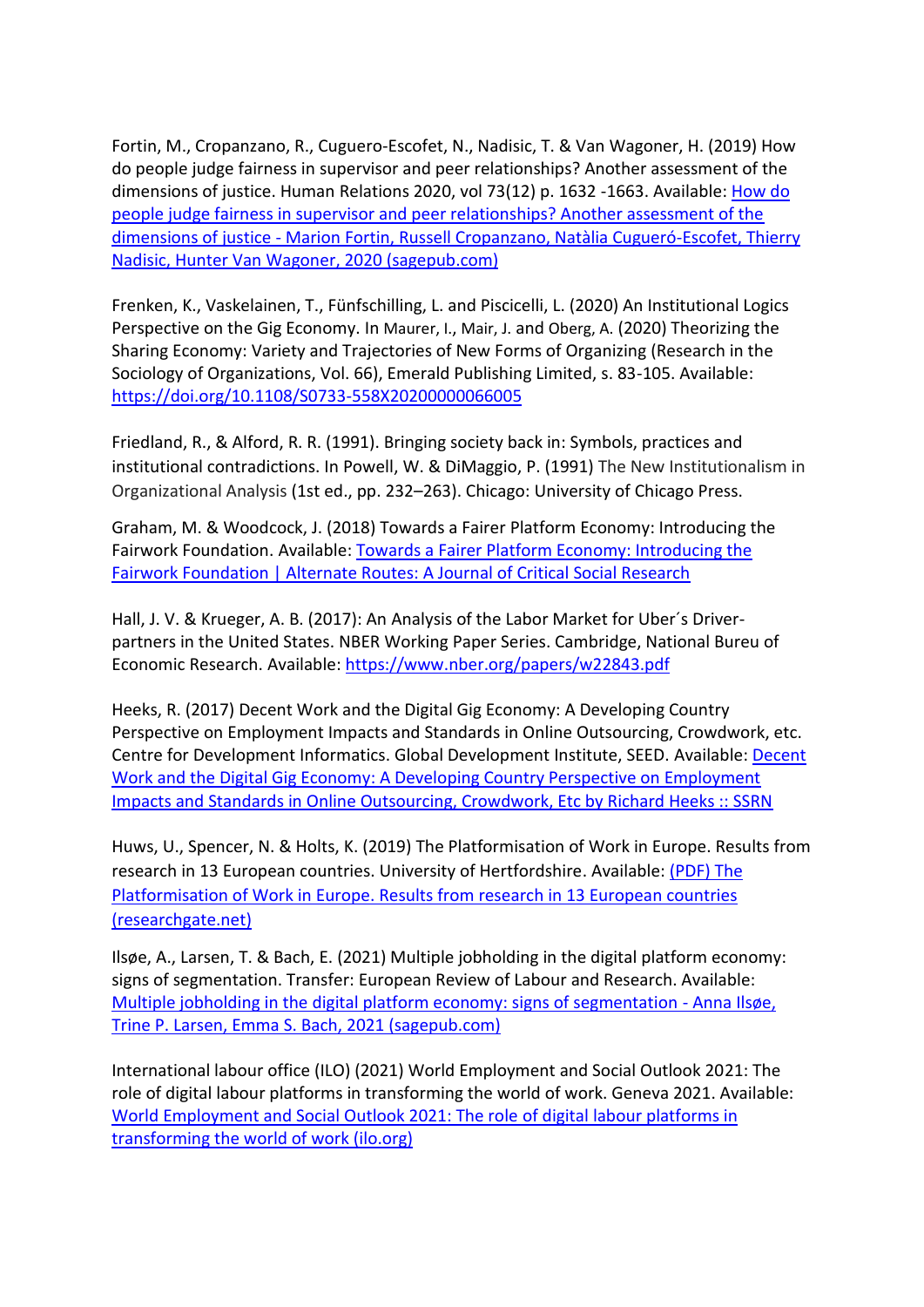Jesnes, K. (2019) Employment Models of Platform Companies in Norway: A Distinctive Approach. Nordic Journal of Working Life Studies, 9(S6). Available: [Employment Models of](https://tidsskrift.dk/njwls/article/view/114691)  [Platform Companies in Norway: A Distinctive Approach? | Nordic Journal of Working Life](https://tidsskrift.dk/njwls/article/view/114691)  [Studies \(tidsskrift.dk\)](https://tidsskrift.dk/njwls/article/view/114691)

Jesnes, K. & Oppegaard, S. (2020) Platform work in the Nordic models: Issues, cases and responses. Nordic Co-operation. Available: [Platform work in the Nordic models: Issues,](http://norden.diva-portal.org/smash/record.jsf?pid=diva2%3A1431693&dswid=-6514)  [cases and responses \(diva-portal.org\)](http://norden.diva-portal.org/smash/record.jsf?pid=diva2%3A1431693&dswid=-6514)

Juntunen, R (2017): Kuuluuko työntekijän ääni alustataloudessa? SAK:n mahdollisuuksien aika- hankkeen teema, syksy 2017, Loppuraportti. Available (in Finnish): <https://www.sak.fi/aineistot/julkaisut/kuuluuko-tyontekijan-aani-alustataloudessa>

Justice4couriers.fi (2019): Available:<https://www.justice4couriers.fi/>

Kalleberg, A. & Vallas, S. (2018) Probing Precarious Work: Theory, Research and Politics. Research in the Sociology of Work, Volume 31, 1–30. Available: [Untitled \(unc.edu\)](https://arnekalleberg.web.unc.edu/wp-content/uploads/sites/7550/2018/01/Precarious-Work-CH-1.pdf)

Kuhn, K. & Maleki, A. (2017) [Micro-entrepreneurs, Dependent Contractors, and Instaserfs:](https://journals.aom.org/doi/full/10.5465/amp.2015.0111)  [Understanding Online Labor Platform Workforces.](https://journals.aom.org/doi/full/10.5465/amp.2015.0111) Available: [Micro-entrepreneurs,](https://journals.aom.org/doi/abs/10.5465/amp.2015.0111)  [Dependent Contractors, and Instaserfs: Understanding Online Labor Platform Workforces |](https://journals.aom.org/doi/abs/10.5465/amp.2015.0111)  [Academy of Management Perspectives \(aom.org\)](https://journals.aom.org/doi/abs/10.5465/amp.2015.0111)

Lehdonvirta, V. (2018): Flexibility in the Gig Economy: Managing Time on Three Online Piecework Platforms. New Technology, Work and Employment 33:1, 13-29. Available: https://papers.ssrn.com/sol3/papers.cfm?abstract\_id=3099419

Leiponen A. & Kotiranta, A (2019) Digital Disruption in the making: Digitalization of finnish employment agencies. In Poutanen, S., Kovalainen, A. & Rouvinen, P. (2019) Digital work and the platform economy: Understanding tasks, skills and capabilities in the new era. Taylor & Francis group, s. 96-116.

Manyika J., Lund S., Bughin J., Robinson K., Mischke J. & Mahajan D. (2016): Independent Work: Choice, Necessity, and the Gig Economy. McKinsey Global Institute 10/2016. Available:

https://www.mckinsey.com/~/media/McKinsey/Global%20Themes/Employment%20and %20Growth/Independent%20work%20Choice%20necessity%20and%20the%20gig%20ec onomy/Independent-Work-Choice-necessity-and-the-gig-economy-Full-report.ashx

Mattila, M. (2019): Työ ja työntekijöiden oikeudet alustataloudessa: Ongelmista ratkaisuihin. Helsinki, Kalevi Sorsa säätiö. Available: (english) [Work and workers' rights in the](https://www.eurofound.europa.eu/data/platform-economy/records/work-and-workers-rights-in-the-platform-economy-from-problems-to-solutions-tyo-ja-tyontekijoiden)  platform economy – [from problems to solutions \(Työ ja työntekijöiden oikeudet](https://www.eurofound.europa.eu/data/platform-economy/records/work-and-workers-rights-in-the-platform-economy-from-problems-to-solutions-tyo-ja-tyontekijoiden)  [alustataloudessa\) | Eurofound \(europa.eu\)](https://www.eurofound.europa.eu/data/platform-economy/records/work-and-workers-rights-in-the-platform-economy-from-problems-to-solutions-tyo-ja-tyontekijoiden)

Meijerink, J., Keegan, A. & Bondarouk, T. (2021) Having their cake and eating it too? Online labor platforms and human resource management as a case of institutional complexity. The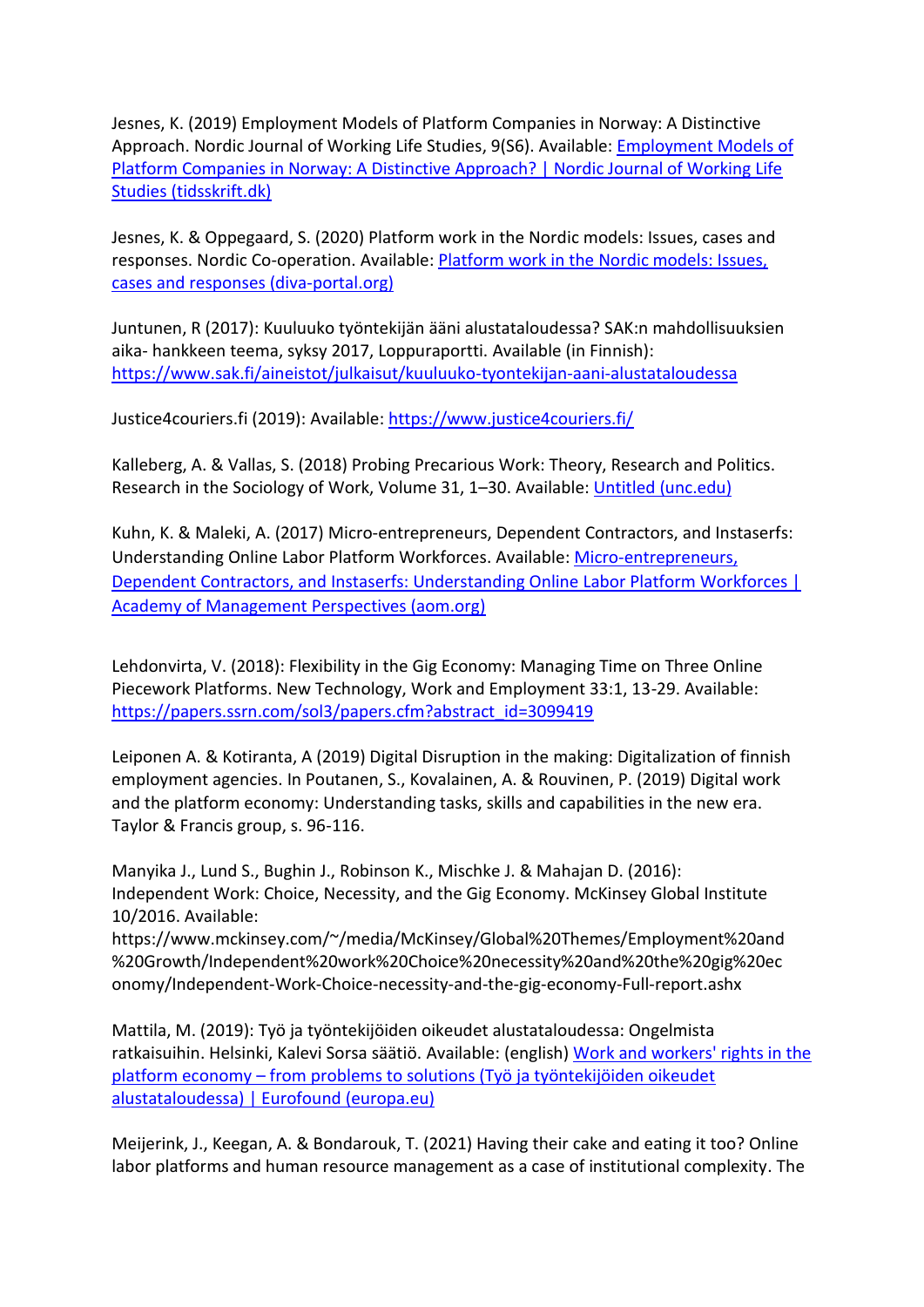International Journal of Human Resource Management. Available: [Having our cake and](https://onlinelibrary.wiley.com/doi/abs/10.1111/j.1365-2923.2009.03307.x)  [eating it too: seeking the best of both worlds in expertise research -](https://onlinelibrary.wiley.com/doi/abs/10.1111/j.1365-2923.2009.03307.x) Mylopoulos - 2009 - Medical Education - [Wiley Online Library](https://onlinelibrary.wiley.com/doi/abs/10.1111/j.1365-2923.2009.03307.x)

OECD (2019) Measuring the digital transformation: A roadmap for the future. OECD publishing. Available: [Measuring the Digital Transformation: A Roadmap](https://www.oecd.org/publications/measuring-the-digital-transformation-9789264311992-en.htm) for the Future | en [| OECD](https://www.oecd.org/publications/measuring-the-digital-transformation-9789264311992-en.htm)

Statistics Finland (2018): Labour force survey: Platform Jobs 2017. Helsinki: Statistics Finland. Available: http://www.stat.fi/til/tyti/2017/14/tyti\_2017\_14\_2018-04- 17\_tie\_001\_en.htm

Pesole, A., Urzì, Brancati, C., Fernández-Macías, E., Biagi, F. and González Vázquez, I. (2018) Platform workers in Europe: Evidence from the COLLEEM survey, Joint Research Centre, Publications Office of the European Union, Luxembourg.

Pfeiffer, S. & Kawalec, S. (2020) Justice expectations in crowd and platform-mediated work. The Economic and Labour Relations Review 2020, Vol. 31(4) 483–501. Available[: Justice](https://journals.sagepub.com/doi/pdf/10.1177/1035304620959750)  [expectations in crowd and platform-mediated work \(sagepub.com\)](https://journals.sagepub.com/doi/pdf/10.1177/1035304620959750)

Pichault, F. & McKeown, Tui. (2019) Autonomy at work in the gig economy: Analysing work status, work content and working conditions of independent professionals. New Technology, Work and Employment 34:1. Available: [Autonomy at work in the gig economy:](https://onlinelibrary.wiley.com/doi/full/10.1111/ntwe.12132)  [analysing work status, work content and working conditions of independent professionals -](https://onlinelibrary.wiley.com/doi/full/10.1111/ntwe.12132) Pichault - 2019 - [New Technology, Work and Employment -](https://onlinelibrary.wiley.com/doi/full/10.1111/ntwe.12132) Wiley Online Library

Schor, J. (2020) After the gig: How the sharing economy got hijacked and how to win it back. University of California press.

Schor, J., Attwood-Charles, W., Cansoy, M., Ladegaard, I. & Wengronowitz, R. (2020) Dependence and Precarity in the Platform Economy. Theory and Society (2020) 49:833–861. Available:<https://doi.org/10.1007/s11186-020-09408-y>

Schoukens, P. (2020) Digitalisation and social security in the EU. The case of platform work: from work protection to income protection? The Economic and Labour Relations Review 2020, Vol. 31(4) 483–501. Available: [Digitalisation and social security in the EU. The case of](https://journals.sagepub.com/doi/full/10.1177/1388262720971300)  [platform work: from work protection to income protection? -](https://journals.sagepub.com/doi/full/10.1177/1388262720971300) Paul Schoukens, 2020 [\(sagepub.com\)](https://journals.sagepub.com/doi/full/10.1177/1388262720971300)

Seppänen, Spinuzzi, Poutanen & Alasoini (2021) Co-creation in Macrotask Knowledge Work on Online Labor Platforms. Nordic Journal of Working Life Studies. Available: [View of Co](https://tidsskrift.dk/njwls/article/view/123166/170221)[creation in Macrotask Knowledge Work on Online Labor Platforms \(tidsskrift.dk\)](https://tidsskrift.dk/njwls/article/view/123166/170221)

Söderqvist, F. (2018) Sweden: will history lead the way in the age of robots and platforms? Policy Network. Available: [https://policynetwork.org/opinions/essays/sweden-will-history](https://policynetwork.org/opinions/essays/sweden-will-history-lead-way-agerobots-platforms/)[lead-way-agerobots-platforms/](https://policynetwork.org/opinions/essays/sweden-will-history-lead-way-agerobots-platforms/)